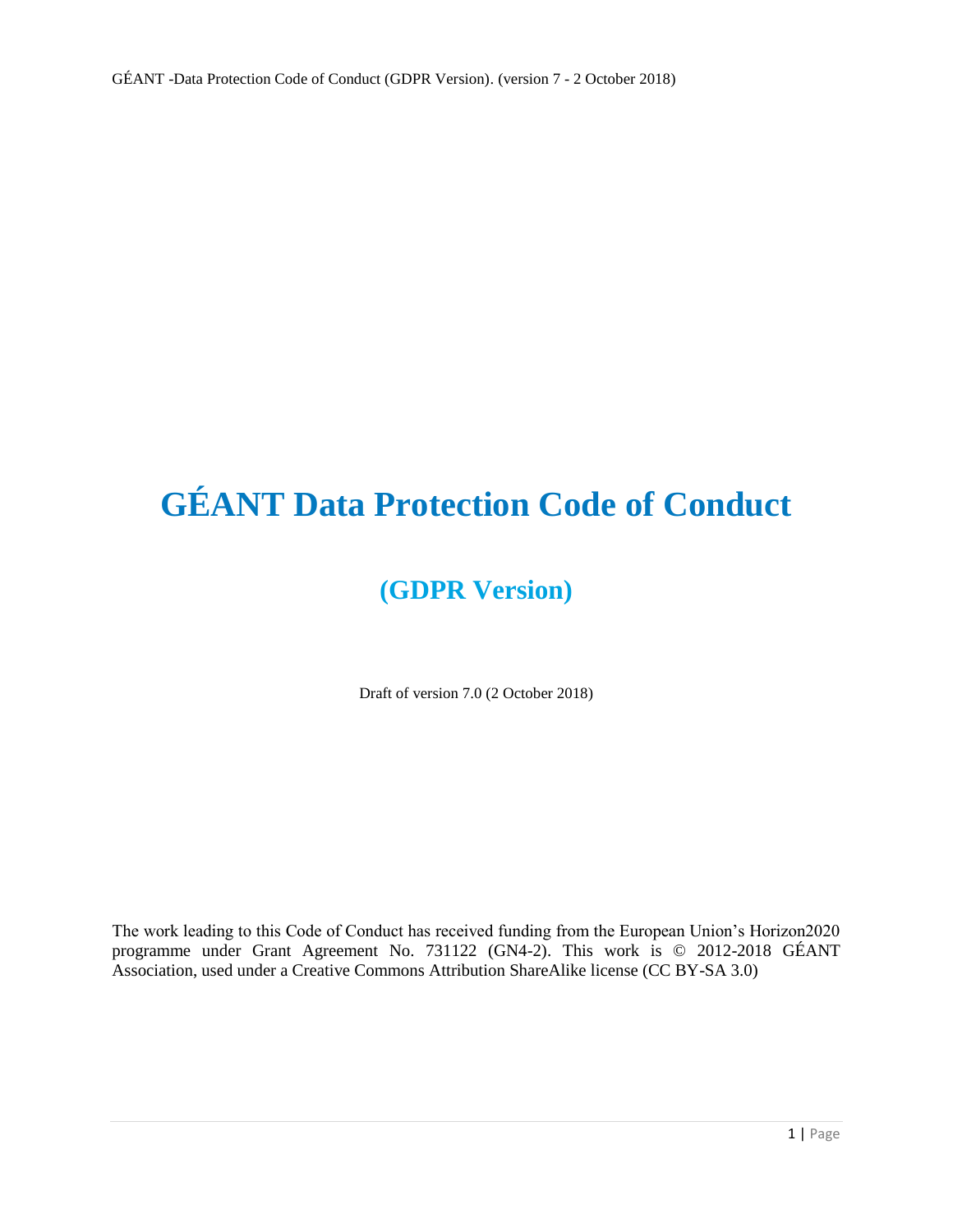<span id="page-1-0"></span>

| <b>TABLE OF CONTENTS</b>                                            |                |
|---------------------------------------------------------------------|----------------|
| Table of contents                                                   | $\overline{c}$ |
| Purpose of this Code of Conduct                                     | 5              |
| Who can adhere this Code of Conduct?                                | 5              |
| Territorial scope                                                   | 5              |
| <b>Functional Scope</b>                                             | 6              |
| Roles of the parties involved                                       | 6              |
| Principles of the Processing of Attributes                          | 7              |
| a. Legal compliance                                                 | 7              |
| b. Purpose limitation                                               | 8              |
| c. Deviating purposes                                               | 10             |
| d. Data minimisation                                                | 10             |
| e. Information duty towards End User                                | 11             |
| f. Information duty towards Home Organisation                       | 12             |
| g. Data retention                                                   | 13             |
| h. Security measures                                                | 14             |
| i. Security breaches                                                | 14             |
| j. Transfer of personal data to third parties                       | 15             |
| k. Transfer of personal data to third countries                     | 16             |
| l. End User's consent                                               | 17             |
| m. Liability                                                        | 17             |
| n. Governing law and jurisdiction                                   | 18             |
| o. Eligibility                                                      | 19             |
| p. Termination of the Code of Conduct                               | 19             |
| q. Survival of the code of conduct                                  | 19             |
| r. Precedence                                                       | 19             |
| <b>Attribute Providers</b>                                          | 20             |
| Appendix 1: Information duty towards End Users                      | 22             |
| I. How a Service Provider Organisation can develop a Privacy Notice | 22             |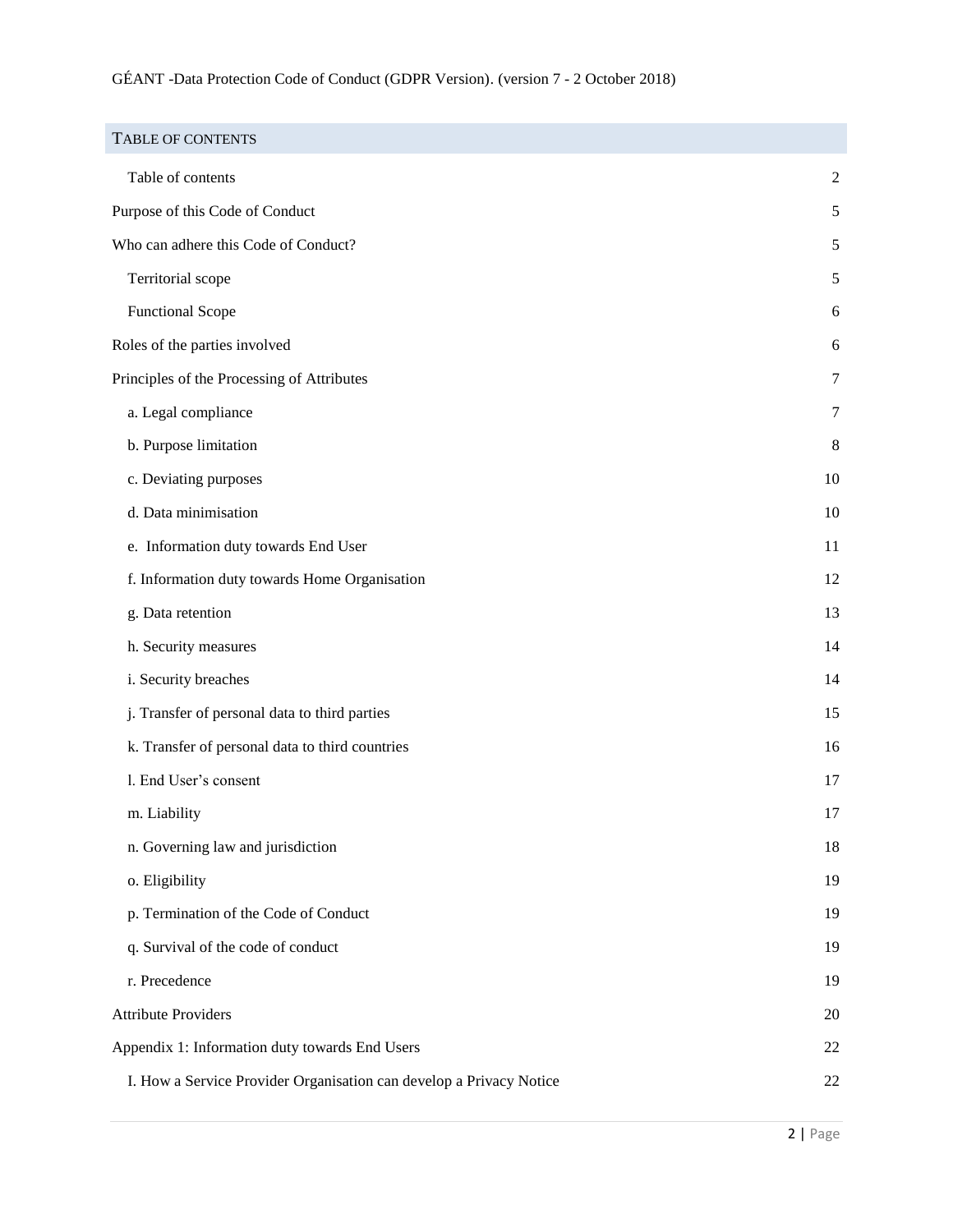| Privacy Notice Template                                                                                      | 22 |
|--------------------------------------------------------------------------------------------------------------|----|
| Appendix 2: Information Security, technical and organisational guidelines for Service Provider Organisations | 26 |
| <b>Normative Assertions</b>                                                                                  | 26 |
| 1 Operational Security [OS]                                                                                  | 26 |
| 2 Incident Response [IR]                                                                                     | 27 |
| 3 Traceability [TR]                                                                                          | 27 |
| 4 Participant Responsibilities [PR]                                                                          | 27 |
| References                                                                                                   | 27 |
| Appendix 3: Handling non-compliance of Service Provider Organisations                                        |    |
| Introduction                                                                                                 |    |
| Examples of SP non-compliance                                                                                |    |
| monitoring body of the code of conduct                                                                       | 30 |
| Appendix 4: Glossary of Terms                                                                                |    |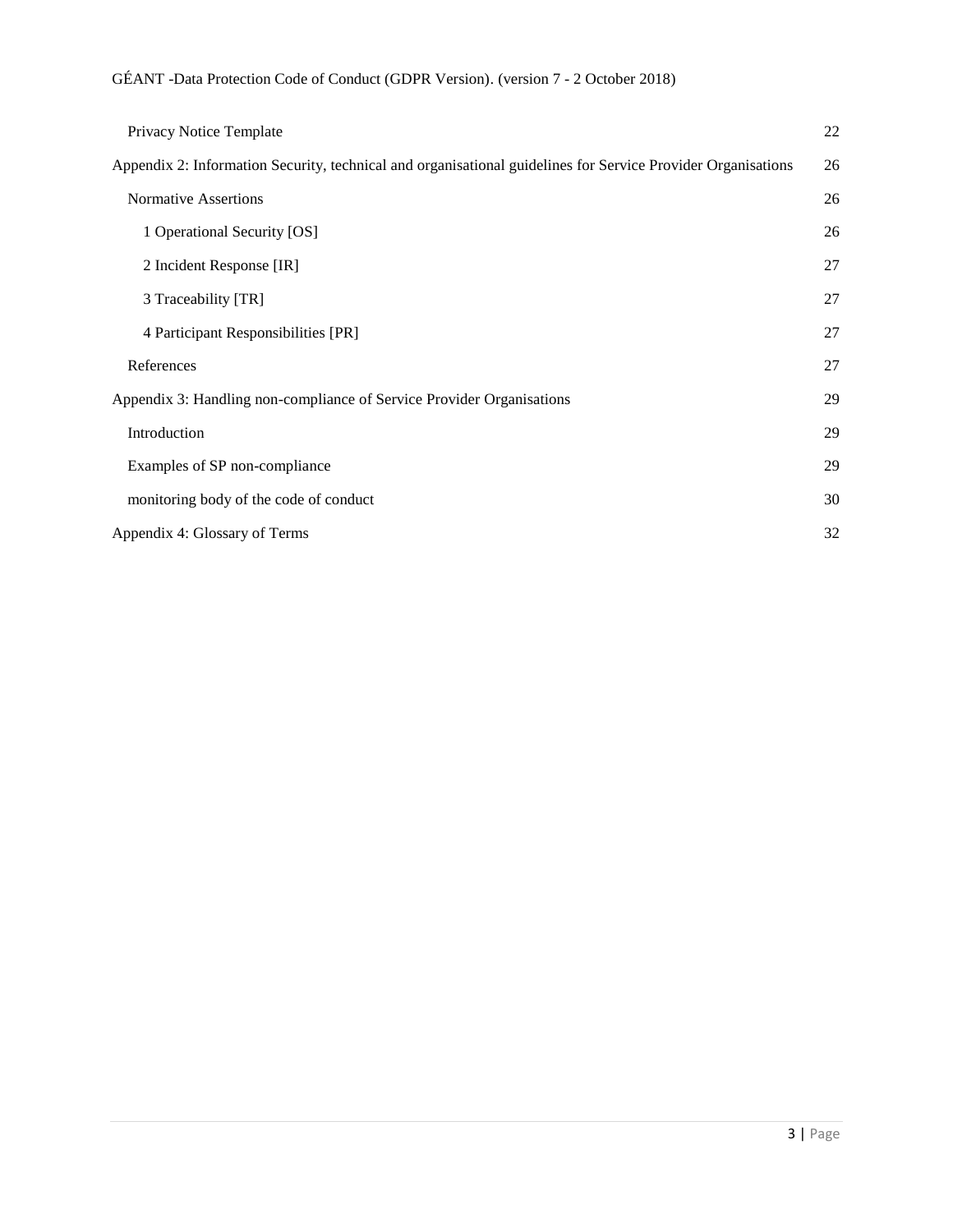# **DISCLAIMER**

The principles laid down in this Code of conduct shall be considered as legally binding provided that this Code of Conduct is approved by competent supervisory authority in accordance with the procedure described in Article 40 of General Data Protection Regulation.

Before being approved, this Code of Conduct shall be interpreted as non-legally binding guidance and shall not be considered as providing appropriate safeguards within the meaning of the General Data Protection Regulation.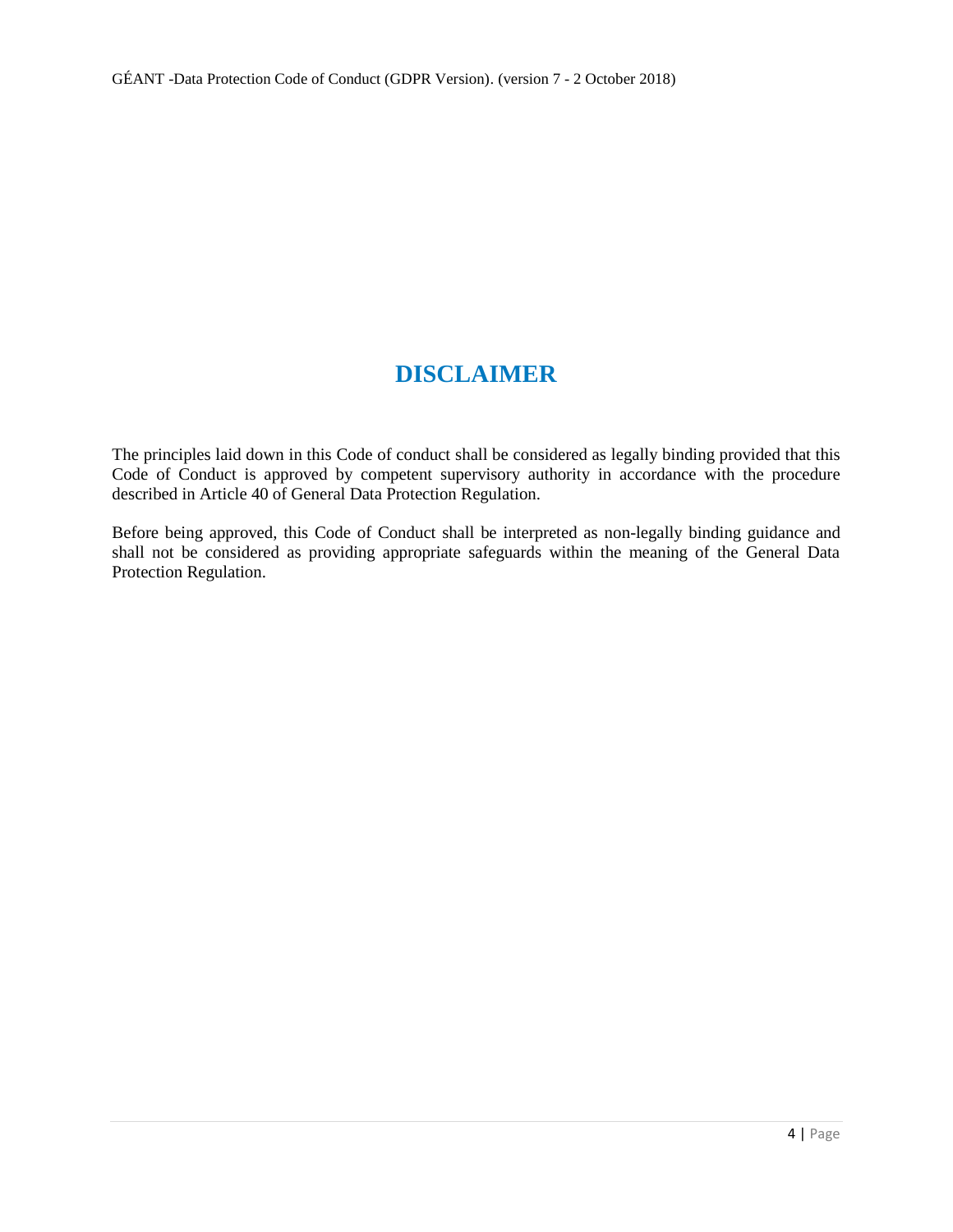# <span id="page-4-0"></span>**PURPOSE OF THIS CODE OF CONDUCT**

This Code of Conduct relates to the processing of personal data for online access management purposes in the research and education sector and is ruled by the General Data Protection Regulation<sup>1</sup>.<sup>2</sup>

This Code takes into account the specific characteristics of the processing carried out in the research and education sector and describes the obligations of controllers and processors, taking into account the risk likely to result from the processing for the rights and freedoms of natural persons. When drafting the Code, relevant stakeholders, including data subjects, were consulted. The text of the Code takes into account the valuable submissions received and views expressed in response to the consultations.

Notwithstanding the provisions as set forth in an agreement between the **Home Organisation** and the **Service Provider Organisation**, which in all cases takes precedence, this Code of Conduct sets the rules that Service Provider Organisations can commit to when they want to receive End Users' Attributes from **Home Organisations** or their Agent for enabling the End Users to access their Services. Home Organisations will feel more comfortable to release affiliated End Users' Attributes to the Service Provider Organisation if they can see that the Service Provider Organisation has taken measures to properly protect the Attributes.

This Code of Conduct observes the data protection principles stemming from the General Data Protection Regulation (GDPR), and respecting the national provisions adopted by Member States.

This Code of Conduct constitutes a binding community code for the Service Provider Organisations that have committed to it.

This Code includes three appendices, detailing best practices on how to adhere to the rules of the Code.

These appendices relate to:

- (1) information duties towards **End Users**,
- (2) information security guidelines for **Service Provider Organisations** and,
- (3) enforcement procedures for **non-compliance** with the Code of Conduct.

# <span id="page-4-1"></span>**WHO CAN ADHERE THIS CODE OF CONDUCT?**

<span id="page-4-2"></span>TERRITORIAL SCOPE

l

This Code of Conduct is addressed to any **Service Provider Organisation** established in any of the Member States of the European Union and in any other countries belonging to the European Economic Area (Iceland, Liechtenstein and Norway).

<sup>&</sup>lt;sup>1</sup> Regulation (EU) 2016/679 of the European Parliament and of the Council of 27 April 2016 on the protection of natural persons with regard to the processing of personal data and on the free movement of such data, and repealing Directive 95/46/EC (General Data Protection Regulation)

<sup>&</sup>lt;sup>2</sup> For further information regarding the purposes of this Code of Conduct, see the Explanatory Memorandum GEANT Code of Conduct.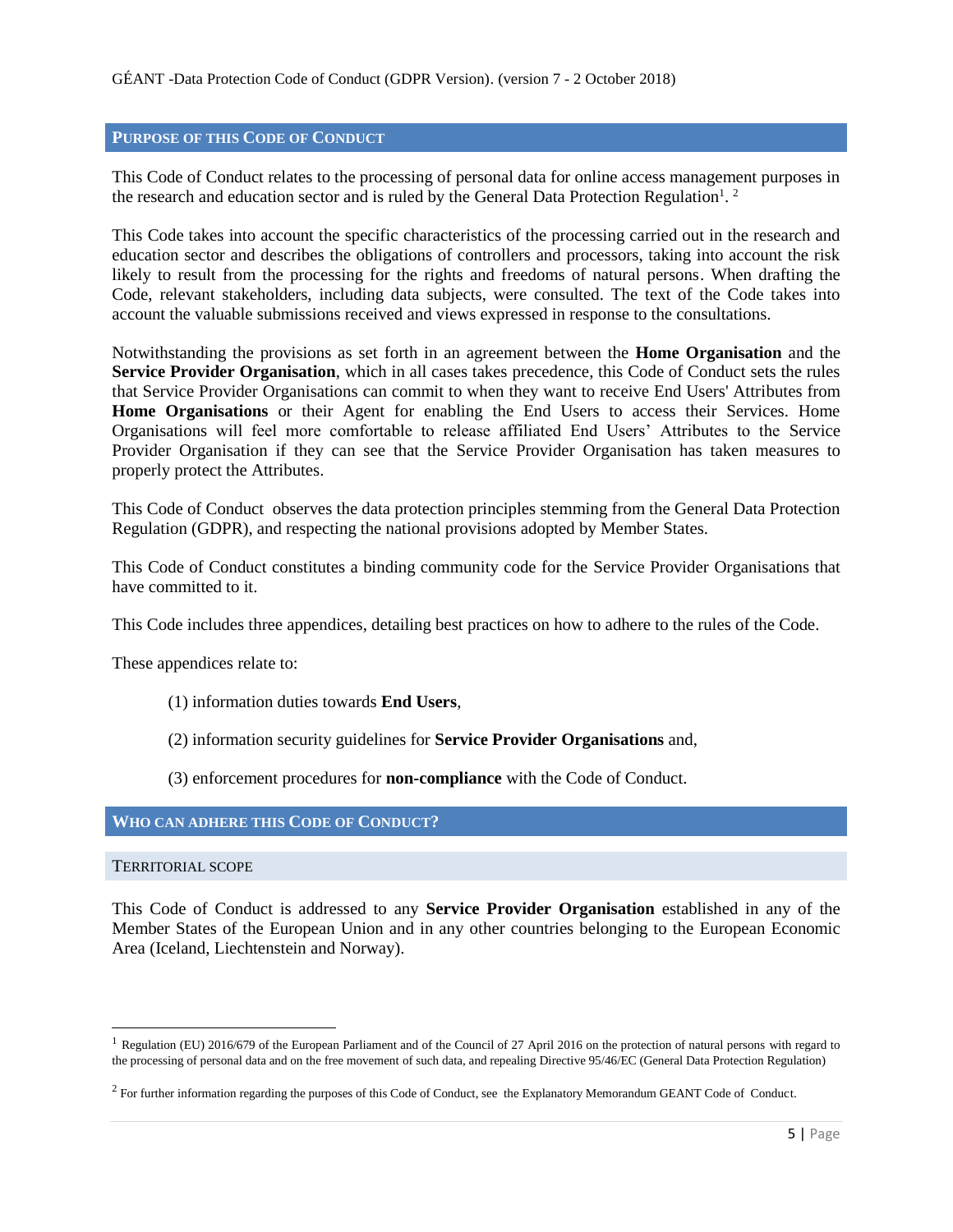Furthermore, **Service Provider Organisations** established in any third country offering an adequate level of data protection in the terms of Article 45 of the GDPR and International Organisations can also subscribe to this Code of Conduct.

In addition to this, Article 40.3 of the GDPR gives the opportunity to **Service Provider Organisations** that do not fall under the territorial scope of the Regulation (Article 3, territorial scope) and that are established outside of the EEA to join this Code of Conduct in order to provide appropriate safeguards within the framework of transfers of personal data to third countries or international organisations under the terms referred to in point (e) of Article 46(2).

#### <span id="page-5-0"></span>FUNCTIONAL SCOPE

This Code of Conduct is limited to the processing of **Attributes which are released for enabling the End User to access the Service** as described in clause b. Purpose limitation.

In case the Service Provider Organisation uses the Attributes for purposes other than enabling the End User to access the Service, these activities fall out of the scope of this Code of Conduct.

The Service Provider Organisations and the communities representing the Service Provider Organisations can agree to apply the Code of Conduct also to other Attributes, such as those the Service Provider Organisations manage and share themselves, as further described in the Attribute Providers section.

#### <span id="page-5-1"></span>**ROLES OF THE PARTIES INVOLVED**

This Code of Conduct is addressed to Service Provider Organisations acting as data controllers notwithstanding potential processing agreement between the Service Provider Organisation and the Home Organisation as described in clause r. Precedence.

In the context of this Code of Conduct:

- 1. A **Home Organisation** acts as a data controller as to the wider relationship with the **End User**, for example operating the Identity Provider (IdP) server in respect of the Attributes. An Agent who operates the IdP server on behalf of the **Home Organisation** acts as a data processor. This includes also the Federation Operators who operate a (potentially centralised) IdP server on behalf of the **Home Organisation**.
- 2. A **Service Provider Organisation** acts as a data controller in respect of the **Attributes**, processing them for the purposes as described in the clause b. Purpose limitation. In certain circumstances a **Service Provider Organisation** may be acting as a data processor, acting on behalf and as instructed by the **Home Organisation**. A **Service Provider Organisation** can also manage (and be a Data Controller for) extra attributes of an End User and further become an Attribute Provider, as described in the Attribute Providers section. A **Service Provider Organisation** may manage several independent Services and commits to the Code of Conduct for each of them separately.
- 3. An **End User** acts as a data subject whose personal data are being processed for the purposes as described in clause b. Purpose limitation.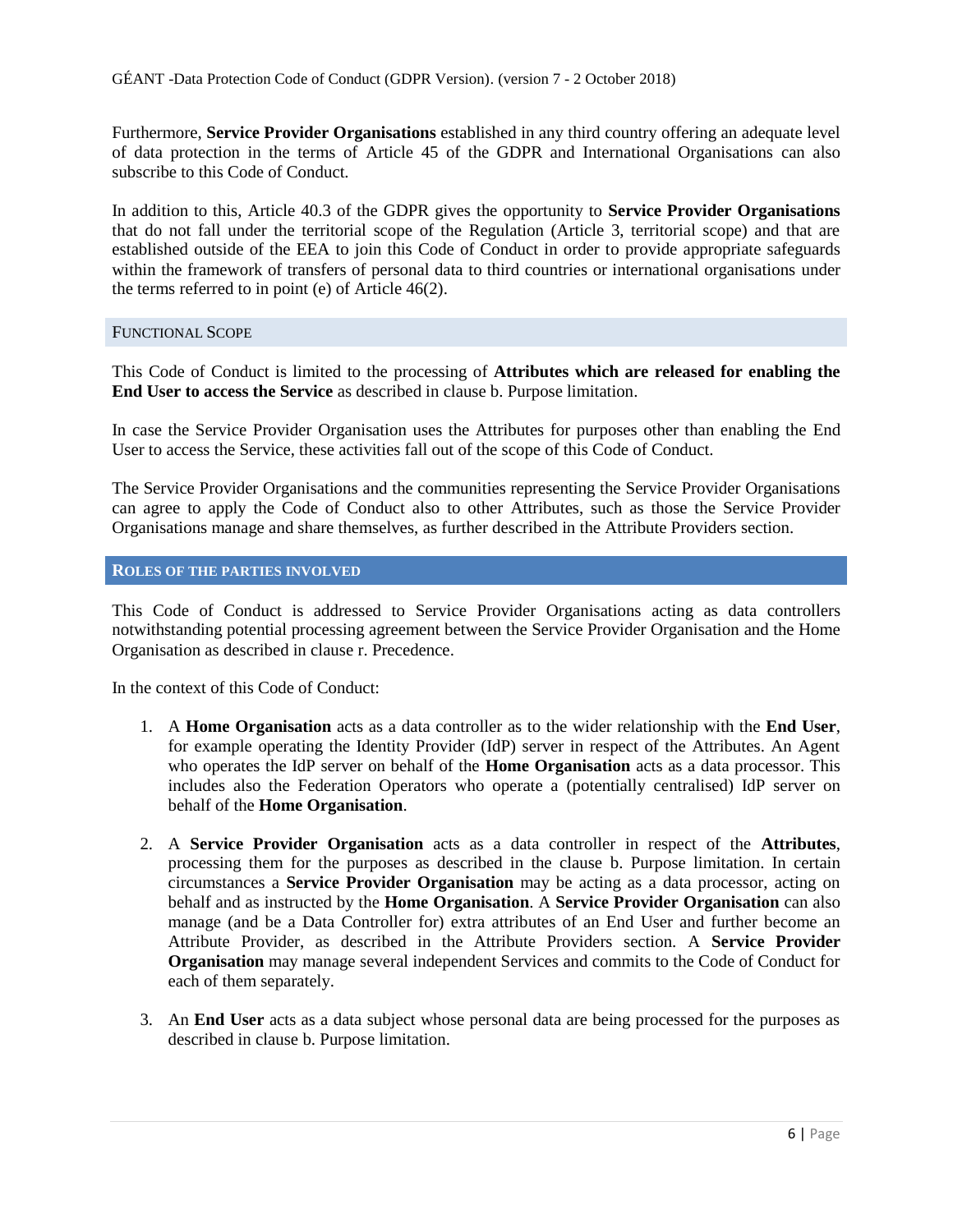The processing of the **Attributes** by the **Service Provider Organisation** for enabling the End User to access the Service is further explained in the Service-related Privacy Notice. As explained in Appendix 1, the Service-related Privacy Notice describes the reason for the processing, the way the data is collected, handled and the protection provided. It further explains how the data is used and the rights of the End User in relation to his personal data.

In the case that a Federation and a Federation Operator do not process the **Attributes** of the **End User**, no specific privacy notice needs to be put in place between the End User and the Federation Operator.

<span id="page-6-0"></span>**PRINCIPLES OF THE PROCESSING OF ATTRIBUTES**

To the extent the **Service Provider Organisation** acts as a data controller, it agrees and warrants:

#### <span id="page-6-1"></span>A. LEGAL COMPLIANCE

The Service Provider Organisation warrants to only process the Attributes in accordance with: the contractual arrangements with the Home Organisation, this Code of Conduct, or the relevant provisions of the GDPR.

Where the Service Provider Organisation processes the Attributes, the Service Provider Organisation shall comply with:

- 1. the agreement between the Home Organisation and the Service Provider Organisation;
- 2. if not applicable, the provisions of this Code of Conduct;
- 3. if not applicable, the relevant provisions of the GDPR.

In particular, the Service Provider Organisation shall ensure that all personal data processing activities carried out in this context comply with the GDPR.

The **Service Provider Organisation** based in the EEA territory commits to process the End User's **Attributes** in accordance with the applicable European data protection legislation. In principle, a Service Provider Organisation established in the EEA territory, subject to the European Data Protection legislation, shall not find itself in a situation where their national data protection laws would contradict this Code of Conduct.

**Service Provider Organisations** established outside the EEA territory but in a country offering an adequate data protection pursuant to Article 45 of the GDPR, should assess the compliance of this Code of Conduct with the laws of its jurisdiction. If observance of any provision of the Code of Conduct would place the Service Provider Organisation in breach of such laws, the national law of its jurisdiction shall prevail over such provision of the Code of Conduct, and compliance with national law to this extent will not be deemed to create any non-compliance by the Service Provider Organisation with this Code of Conduct.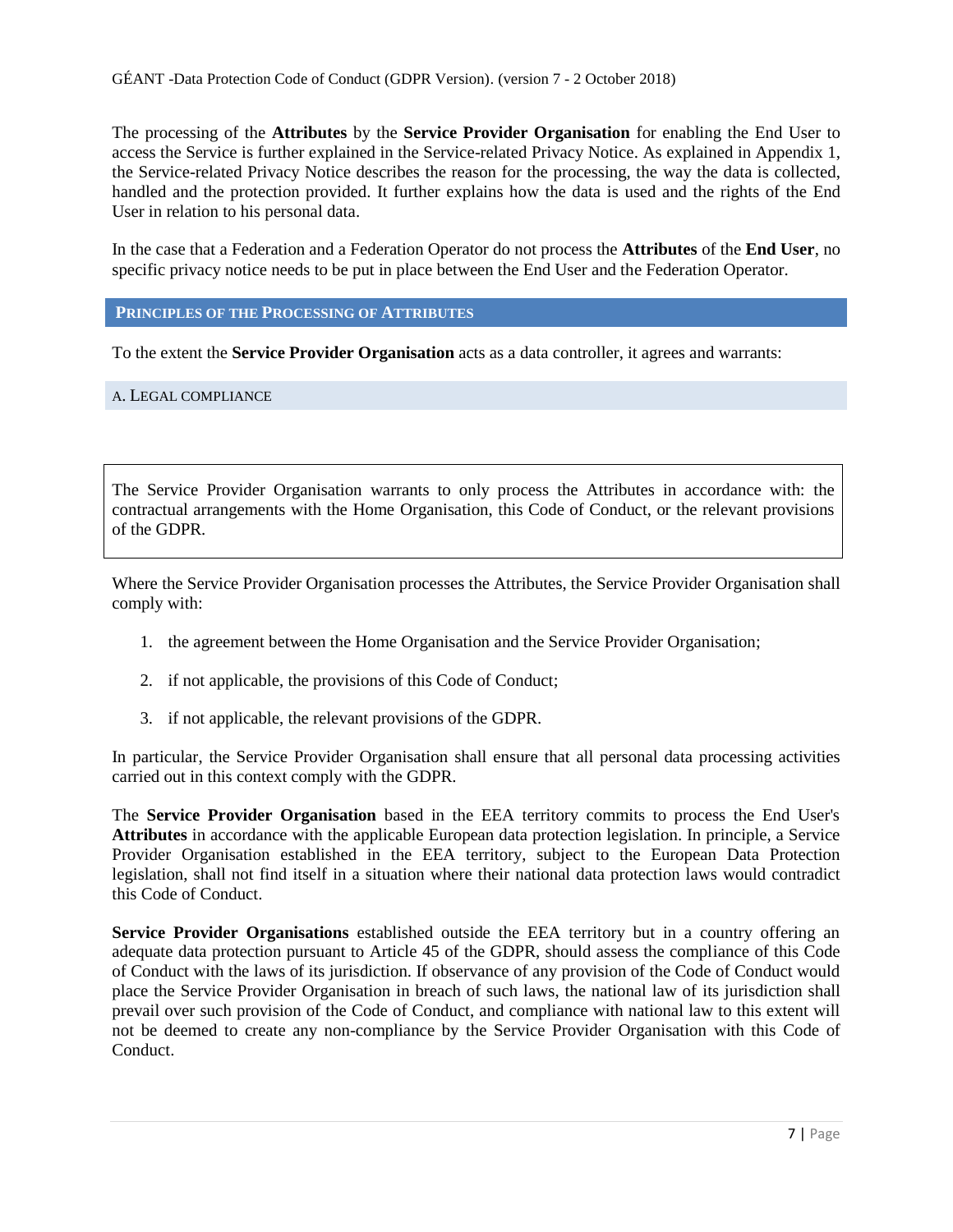The **Service Provider Organisation** based outside the EEA and countries offering adequate data protection commits to process the End User's Attributes in accordance with the GDPR, this Code of Conduct and any other contractual or other arrangements, such as the use of EU model clauses. Such Service Provider Organisations shall make binding and enforceable commitments to apply the appropriate safeguards, including as regards data subjects' rights<sup>3</sup>, in addition to committing to abide by this Code of Conduct.

**Service Provider Organisations** may be subject to internal regulations and policies of Intergovernmental Organisations.

Regarding the applicable law, see clause n. Governing law and jurisdiction.

In the event of conflict between the provisions of this Code of Conduct and the provisions of a contractual arrangement with the Home Organisation, see clause r. Precedence.

# <span id="page-7-0"></span>B. PURPOSE LIMITATION

 $\overline{a}$ 

The **Service Provider Organisation** warrants that it will process Attributes of the **End User** only for the purposes of enabling access to the Service.

The Attributes shall not be further processed in a manner which is not compatible with the initial purposes (Article 5.b of the GDPR).

The Service Provider Organisation must ensure that Attributes are used only for enabling the End User to access the Service. As far as the use of Attributes for deviating purposes is concerned, see clause c. Deviating purposes.

In practice, enabling access to the Service covers:

- **Authorisation:** managing **End User's** access rights to Services provided by the **Service Provider Organisation** based on the **Attributes**. Examples of such **Attributes** are those describing the End User's **Home Organisation** and organisation unit, their role and position in the **Home Organisation** (whether they are university members, students, administrative staff, etc.) and, for instance, the courses they are taking or teaching. The provenance of those **Attributes** is important for information security purposes; therefore, authorisation cannot be based on an Attribute that an End User has self-asserted.
- **Identification: End Users** need to have a personal account to be able to access their own files, datasets, pages, documents, postings, settings, etc. The origin of an **Attribute** used for identification is important; to avoid an identity theft, an End User cannot self-assert their own identifier. Instead, the Identity Provider authenticates them and the Home Organisation (or

<sup>&</sup>lt;sup>3</sup> In the event where a EU End User would lodge a complaint against a Service Provider Organisation based outside the EU (i.e. in the US), the competent European Data Protection Authority would be able to investigate on the alleged violation of data protection.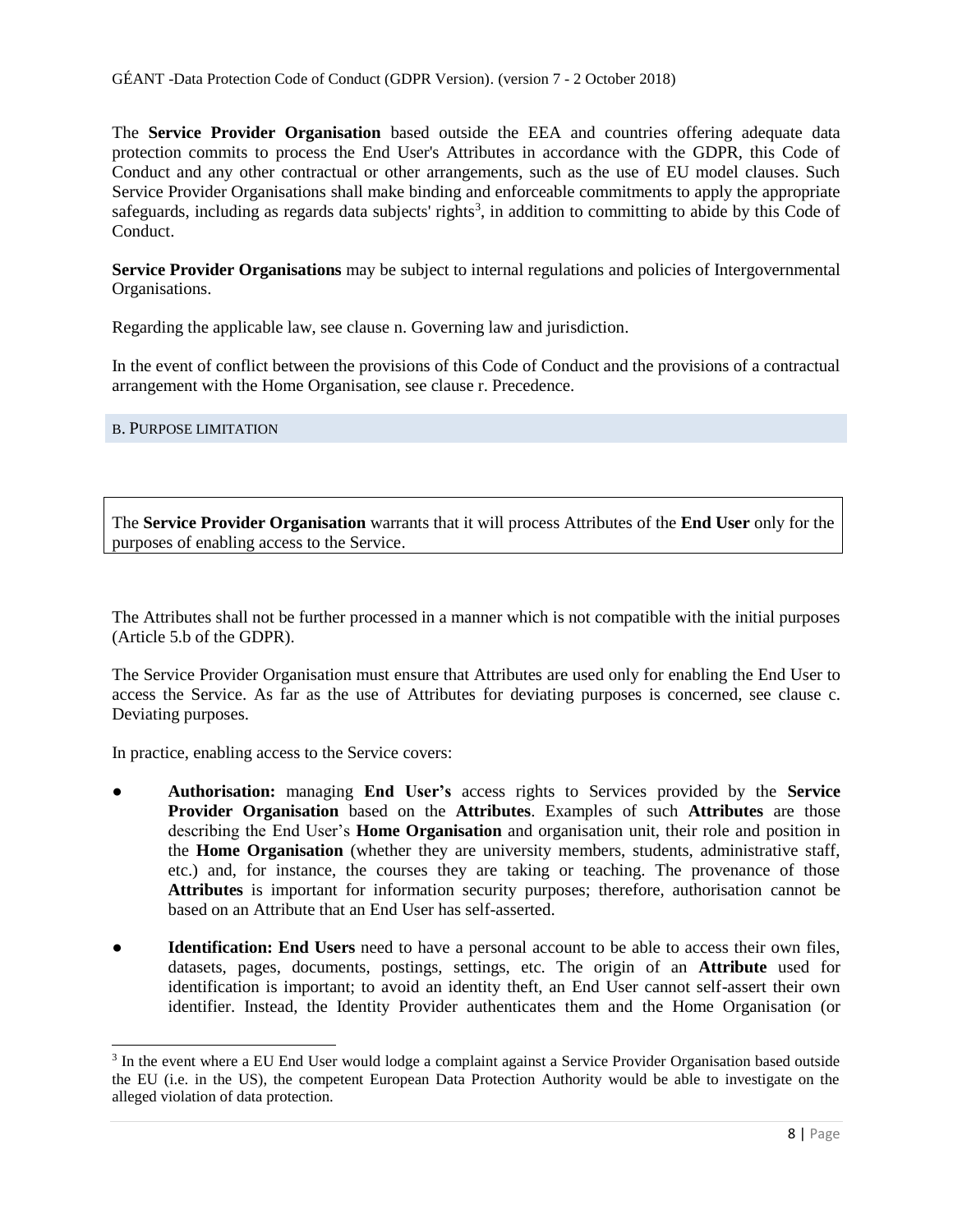Attribute Provider) provides the **Service Provider Organisation** with an **Attribute** that contains their authenticated identifier.

- **Transferring real-world trust** to the online world: if the **Service Provider Organisation** supports a user community that exists also in the real world, **Attributes** can be used to transfer that community to the online world. For instance, if the members of the user community know each other by name in the real world, it is important that their names (or other identifiers) are displayed also in any discussion or collaboration forum offered by the **Service Provider Organisation**. The source of those **Attributes** is important; to avoid identity theft, the **Service Provider Organisation** must retrieve users' names from trustworthy sources and not rely on selfassertions.
- **Researcher unambiguity:** ensuring that a researcher's scientific contribution is associated properly to them and not to a wrong person (with potentially the same name or initials). In the research sector, publishing scientific results is part of researchers' academic career and the researchers expect to receive the merit for their scientific contribution. There are global researcher identification systems (such as ORCID and ISNI) which assign identifiers for researchers to help scientific **Service Provider Organisation**s to properly distinguish between researchers, even if they change their names or organisation they are affiliated with.
- **Accounting and billing:** personal data can be processed for accounting (for instance, that the consumption of resources does not exceed the resource quota) and billing purposes. In the research and education sector, the bill is not always paid by the End User but by their Home Organisation, project, grant or funding agency.
- **Information Security:** personal data can be processed to ensure the integrity, confidentiality and availability of the Service (e.g.: incident forensic and response).
- **Other functionalities** offered by the **Service Provider Organisation** for enabling the End User to access the Service: using **Attributes** of End Users for the purposes of other functionalities offered by the Service Provider Organisation. It is common that services on the Internet send email or other notifications to their users regarding their services. Examples of scenarios where processing End User's email address or other contact detail falls within the scope of enabling access to the Service include for instance:
	- the End User's application to access the resources has been approved by the resource owner;
	- the End User's permission to use a resource is expiring or they are running out of the resource allocation quota;
	- someone has commented on the End User's blog posting or edited their wiki page.

See also the next clause on deviating purposes.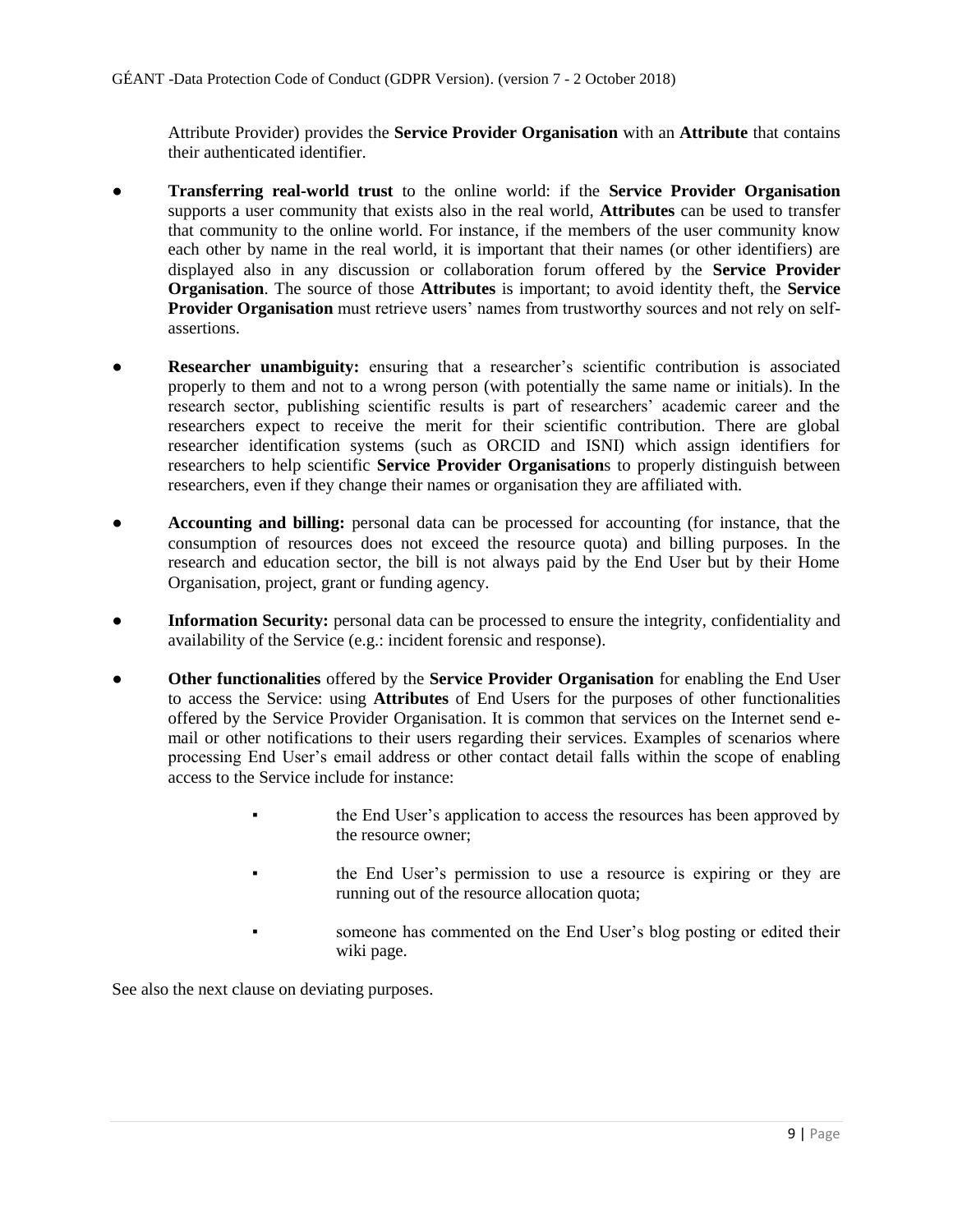#### <span id="page-9-0"></span>C. DEVIATING PURPOSES

The Service Provider Organisation commits not to process the Attributes for purposes other than enabling the End User to access the Service, unless the End User has given prior consent to the Service Provider Organisation.

If the Service Provider Organisation wants to use the Attributes for purposes other than "enabling the End User to access the Service" (see b. Purpose limitation), it can only do so if the End User gives their consent to the Service Provider Organisation. See also clause l. End User's consent for the requirements on consent.

Examples of deviating purposes<sup>4</sup> are: sending the End User commercial or unsolicited messages, including End User's e-mail address to a newsletter offering new services, selling the Attributes to third parties, transferring information to third parties such as the search history, profiling activities etc.

<span id="page-9-1"></span>D. DATA MINIMISATION

l

The Service Provider Organisation commits to minimise the Attributes requested to those that are adequate, relevant and not excessive for enabling access to the Service and, where a number of Attributes could be used to provide access to the Service, to use the least intrusive Attributes possible.

The following list presents examples of Attributes that are **adequate**, **relevant** and **not excessive** for enabling the End User to access the Service. The Attribute names refer to the schema (e.g. eduPerson, Schac) and protocol (SAML2) definitions currently used widely in the GÉANT community:

- an Attribute (such as, eduPerson(Scoped)Affiliation, eduPersonEntitlement or schacHomeOrganisation) indicating that the End User is authorised to use the Service:
	- a trusted value provided by the IdP is needed instead of a value selfasserted by the End User.
- an Attribute (such as, SAML2 PairwiseID or PersistentID) uniquely identifying the End User required, for instance, to store the End User's Service profile:
	- a trusted value provided by the IdP is needed. To avoid an identity theft, an End User cannot self-assert their own identifier.

<sup>4</sup> Consult the Article 29 Working Party's Opinion 03/2013 on purpose limitation. This document can guide the Service Provider to ascertain whether the purpose for the processing of the personal data is compatible or not.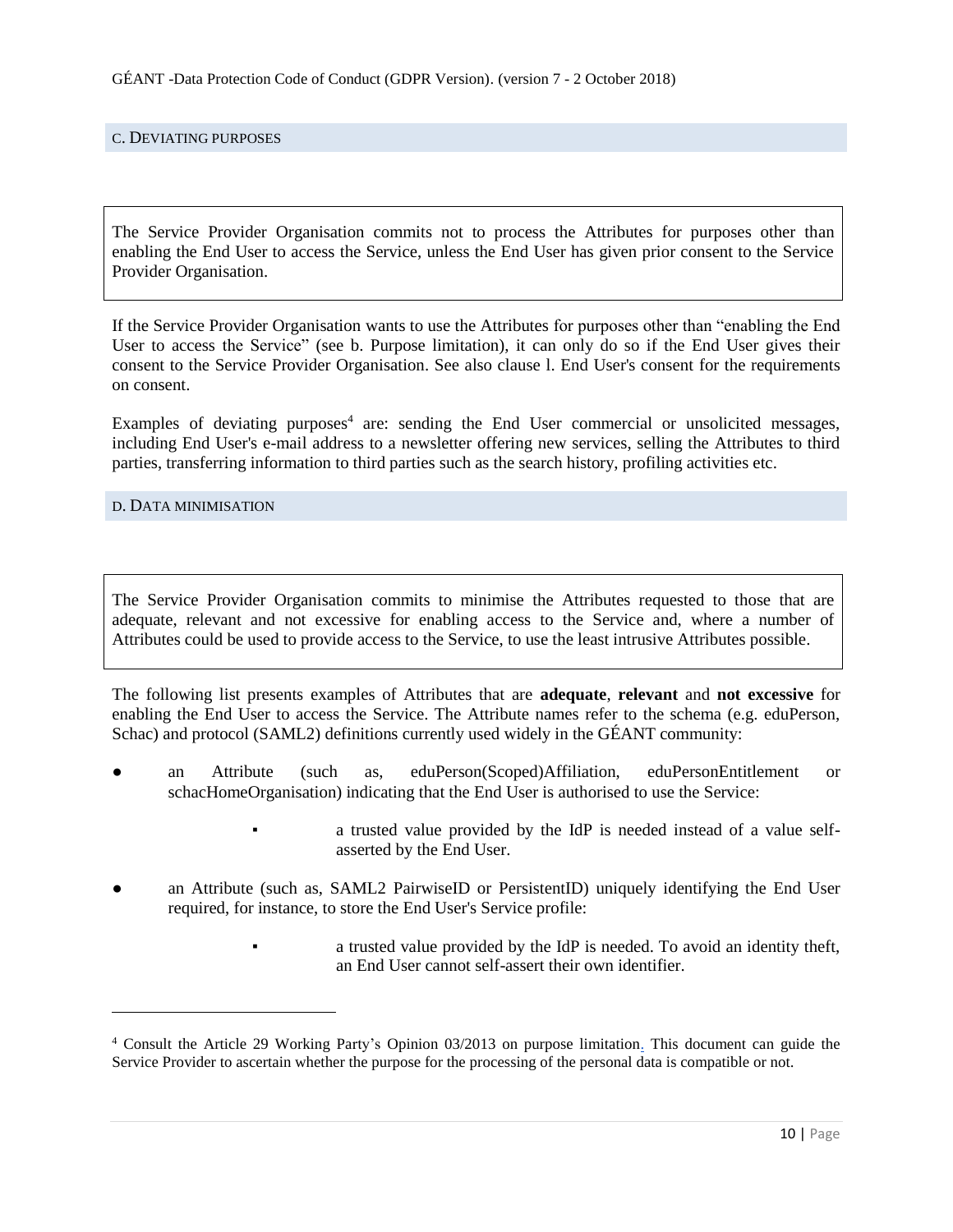# GÉANT -Data Protection Code of Conduct (GDPR Version). (version 7 - 2 October 2018)

- if there are several alternative unique identifiers available for the Service, the least intrusive must be used:
	- a pseudonymous bilateral identifier (such as, SAML2 PairwiseID or PersistentID) is preferred;
	- if enabling access to the Service requires matching the same End User's accounts between two Service Provider Organisations, a Service Provider Organisation can request a more intrusive identifier (such as SAML2 Subject ID, eduPersonPrincipalName or eduPersonUniqueID), whose value for a given user is shared by several Service Provider Organisations;
	- if there is a legitimate reason for an End User (such as a researcher) to keep their identity and profile in the Service Provider Organisation even when the organisation they are affiliated with changes, a permanent identifier (such as, ORCID identifier) can be used.
- a name Attribute (such as commonName or DisplayName Attribute) is necessary for a wiki or other collaboration platform, if the End Users know each other in real life and need to be able to transfer their existing real-world trust to an online environment.
	- if knowing the contributor's name is important for the collaboration, the name can be requested;
	- otherwise, the name cannot be requested. Instead, the Service may indicate the user as "unknown" or use a pseudonym the user has selected or the system has assigned to him/her.
- e-mail address or other contact details, if it is necessary to contact the **End User** for the proper functioning of the Services offered by the **Service Provider Organisation**.

In the context of this Code of Conduct, under no circumstances is a **Service Provider Organisation** is authorised to request End User's Attribute revealing racial or ethnic origin, political opinions, religious or philosophical beliefs, trade-union membership, genetic data, biometric data for the purposes of uniquely identifying a natural person or data concerning health or sex life or sexual orientation.

# <span id="page-10-0"></span>E. INFORMATION DUTY TOWARDS END USER

The **Service Provider Organisation** shall provide the **End User** with a Privacy Notice before they initiate the federated login for the first time.

This Privacy Notice must be concise, transparent, intelligible and provided in an easily accessible form.

The Privacy Notice shall contain at least the following information:

● the name, address and jurisdiction of the **Service Provider Organisation**; where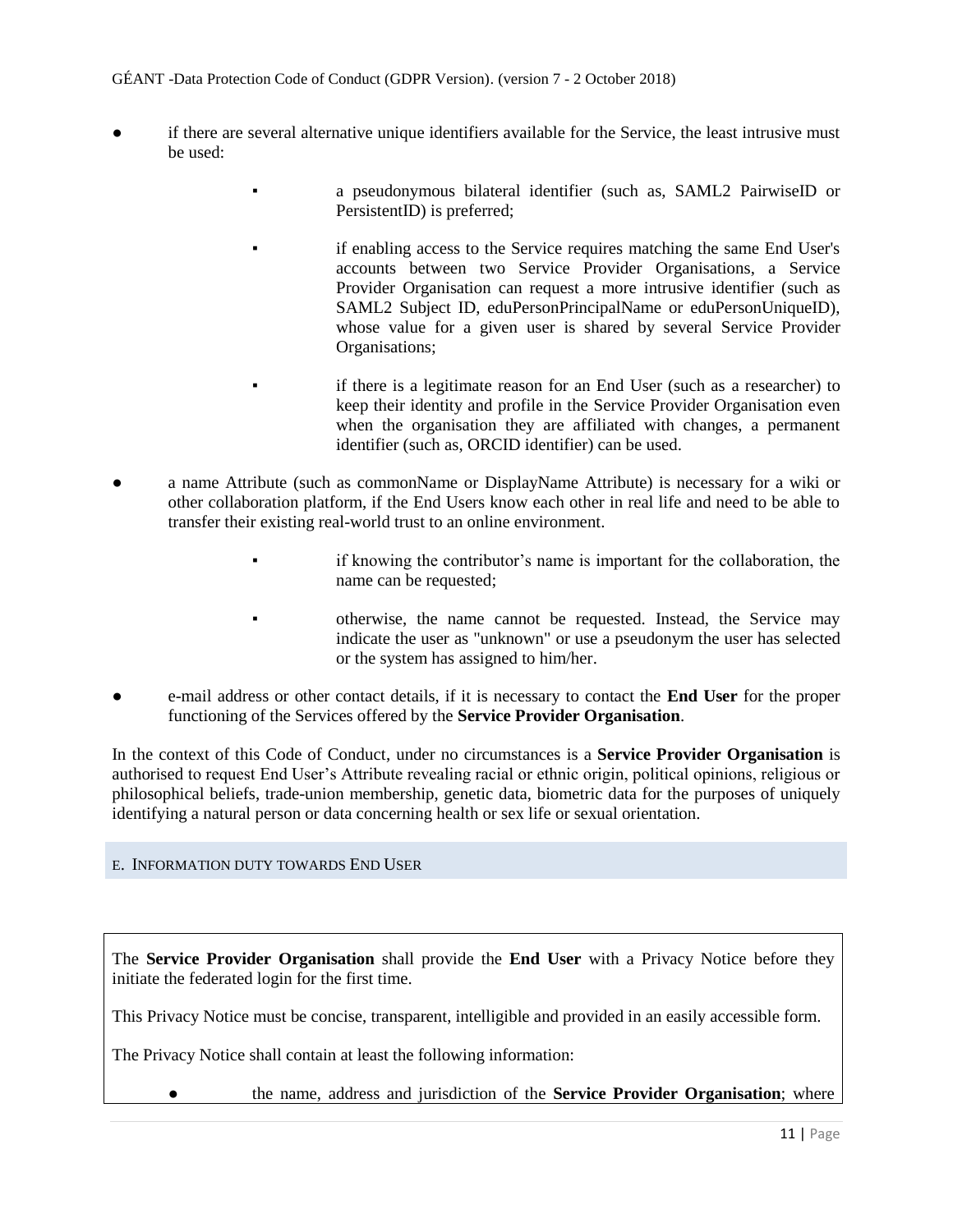| applicable;                                                                                                                                                                                                        |
|--------------------------------------------------------------------------------------------------------------------------------------------------------------------------------------------------------------------|
| the contact details of the data protection officer, where applicable;                                                                                                                                              |
| the purpose or purposes of the processing of the <b>Attributes</b> ;                                                                                                                                               |
| a description of the Attributes being processed as well as the legal basis for the<br>processing;                                                                                                                  |
| the third party recipients or categories of third party recipient to whom the Attributes<br>might be disclosed, and proposed transfers of <b>Attributes</b> to countries outside of the<br>European Economic Area; |
| the existence of the rights to access, rectify and delete the <b>Attributes</b> held about the<br><b>End User:</b>                                                                                                 |
| the retention period of the <b>Attributes</b> ;                                                                                                                                                                    |
| a reference to this Code of Conduct;                                                                                                                                                                               |
| the right to lodge a complaint with a supervisory authority.                                                                                                                                                       |

The Privacy Notice can be, for instance, linked to the front page of the Service. It is important that the **End User** can review the policy before they log in for the first time. The Privacy Notice shall use clear and plain language.

The Privacy Notice is Service specific and not the same for different Services of a Service Provider Organisation.

The **Service Provider Organisation** needs to describe in its Privacy Notice how End Users can exercise their right to access, request correction and request deletion of their personal data.

The **Service Provider Organisation** may include additional information, but must include as a minimum the information described above. The additional information could for example refer to the additional data processing activities of the **Service Provider Organisation**. Additional processing activities must comply with the provisions of clause c. Deviating purposes and be included in the Privacy Notice.

The **Service Provider Organisation**s are advised to make use of the Privacy Notice template that belongs to the supporting material of the Code of Conduct in Appendix 1: Information duty towards End Users.

# <span id="page-11-0"></span>F. INFORMATION DUTY TOWARDS HOME ORGANISATION

The **Service Provider Organisation** commits to provide to the **Home Organisation** or its Agent at least the following information:

- a) a machine-readable link to the Privacy Notice;
- b) indication of commitment to this Code of Conduct;
- c) any relevant updates or changes in the local data protection legislation that may affect this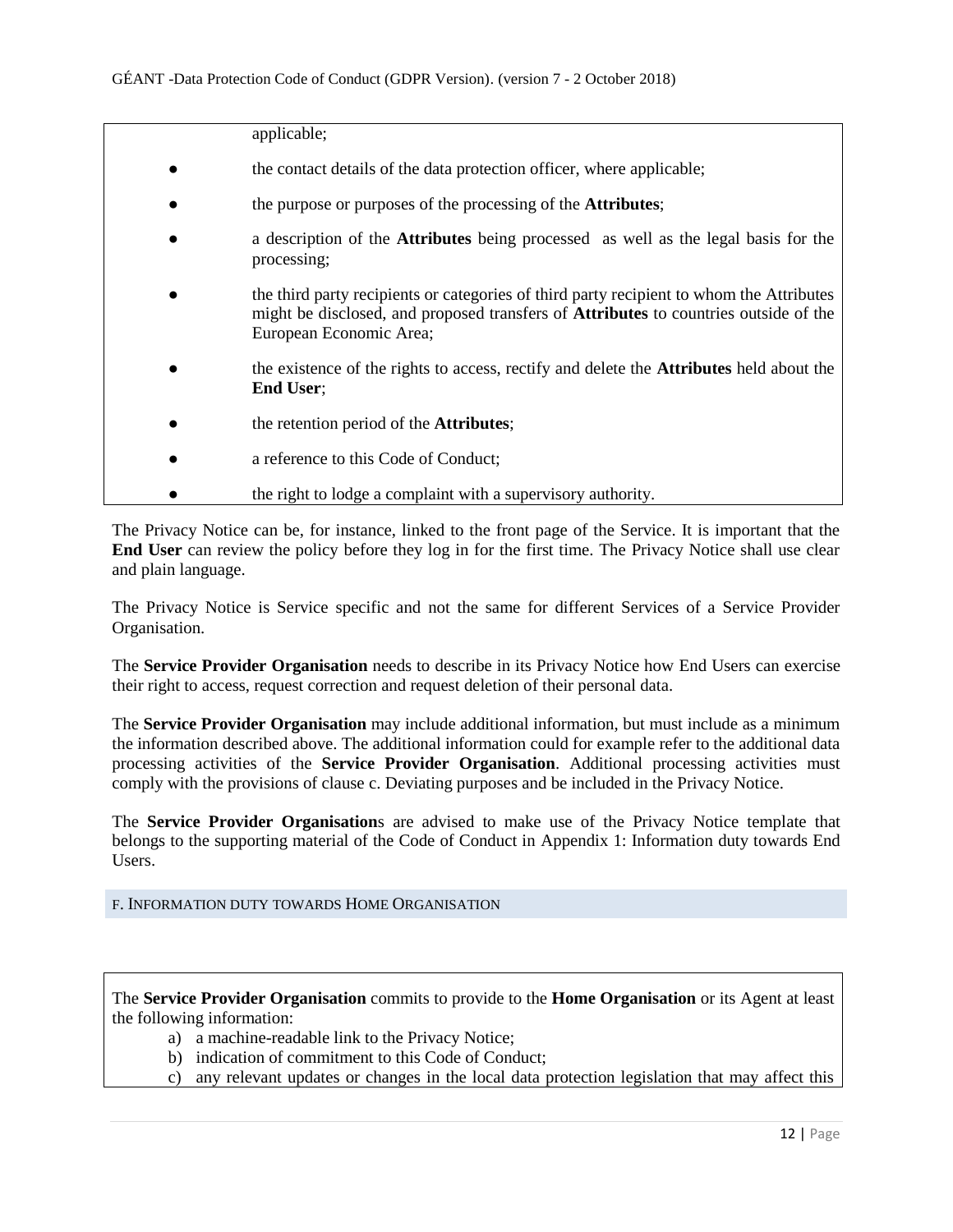#### Code of Conduct.

GÉANT has put in place a scalable technical solution allowing **Service Provider Organisations** to publicly announce their adherence to this Code of Conduct and to communicate its Service Privacy Notice's URL. When a Service Provider Organisation has several Service Privacy Notice, the URL of each Service Privacy Notice will be provided to the Home Organisation. This information is shared with the Home Organisation's Identity Provider before it releases the End User's Attributes to the **Service Provider Organisation**, enabling the Home Organisation to present it to the End User.

The current technical infrastructure is based on the standard SAML 2.0 metadata management and distribution system operated by Federation Operators. However this Code of Conduct will apply despite the future changes in the technical infrastructure.

#### <span id="page-12-0"></span>G. DATA RETENTION

The **Service Provider Organisation** shall delete or anonymize all **Attributes** without undue delay as soon as they are no longer necessary for the purposes of providing the Service.

Under the GDPR, anonymized data does not constitute personal data; therefore, anonymized data can be kept indefinitely.

The retention period of the **Attributes** depends on the particularities of the Service and it needs to be decided by the **Organisation**. However, a **Service Provider Organisation** shall not store the **Attributes** for an unlimited or indefinite period of time.

The **Service Provider Organisation** has to implement an adequate data retention policy compliant with the GDPR and other applicable data protection legislation. The existence of this policy must be communicated in the Service's Privacy Notice (see clause e. Information duty towards End User).

In principle the personal data must be deleted or anonymised if the **End User** (or their **Home Organisation**) no longer wishes to use the Service.

However, in many cases, the **End User** does not explicitly inform the **Service Provider Organisation** that they no longer wish to use the Service, they just do not log in to the Service anymore. In this case it is considered as a good practice to delete or anonymise the **End User's** personal data if they have not logged in for 18 months.

On the other hand, there are also circumstances where an **End User** not signing in does not necessarily mean that they no longer wish to use the Service. The **Service Provider Organisation** shall implement appropriate processes to manage this type of situation. For instance:

if the Service is an archive for scientific data, the researchers who deposit their datasets to the archive may still remain the owners or custodians of the dataset although they do not log in for a while;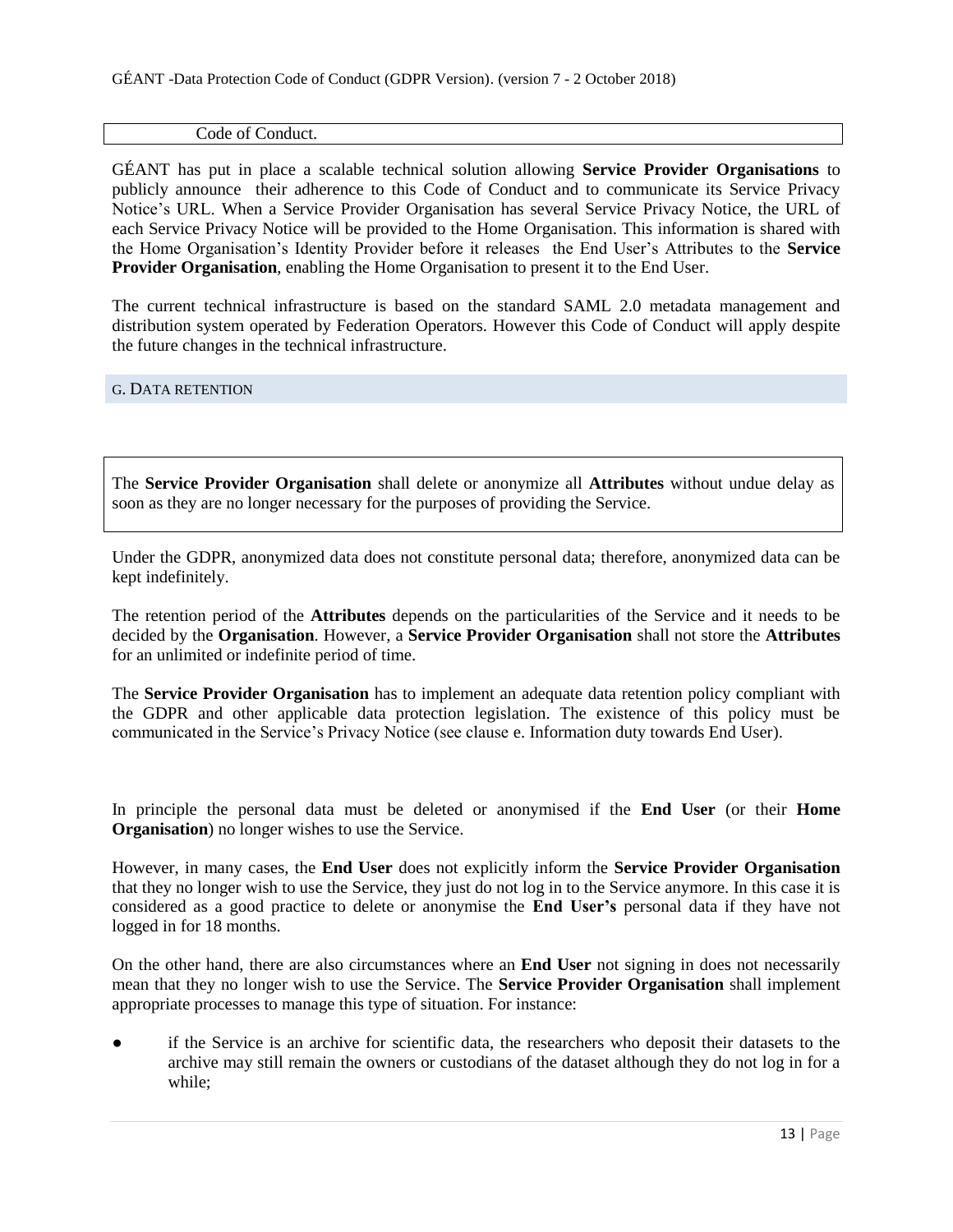- if the Service is a source code control system (for example, git), an **End User** uses to publish their computer program code, the **End User** may still want to be able to log in and maintain their code, although they have not logged in for a while;
- if the Service is a repository where researchers publish their scientific findings and contribution, the researchers still want to have their name and other **Attributes** attached to the finding, although they do not regularly log in;
- if the Service is a collaborative application (such as, a wiki or a discussion board) where the **End User** has their name or other **Attribute** attached to their contribution to let the other users learn and assess the provenance of the contribution and Attribute it to a specific person.

The Personal Data, including log files, do not need to be removed or anonymised as long as they are needed:

- for archiving purposes in the public interest, scientific or historical research purposes or statistical purposes;
- for compliance with a legal obligation which requires processing by International, European or Member State law to which the **Service Provider Organisation** is subject;
- for the performance of a task carried out in the public interest;
- for the establishment, exercise or defence of legal claims, such as resource allocation or invoices;
- for exercising the right of freedom of expression and information.

#### <span id="page-13-0"></span>H. SECURITY MEASURES

The **Service Provider Organisation** warrants taking appropriate technical and organisational measures to safeguard Attributes against accidental or unlawful destruction or accidental loss, alteration, unauthorised disclosure or access. These measures shall ensure a level of security appropriate to the risks represented by the processing and the nature of the data to be protected, having regard to the state of the art and the cost of their implementation.

The **Service Provider Organisation** shall implement the security measures described in Appendix 2: Information Security, technical and organisational guidelines for Service Provider Organisations.

# <span id="page-13-1"></span>I. SECURITY BREACHES

The **Service Provider Organisation** commits to, without undue delay, report all suspected privacy or security breaches, meaning any breach of security leading to the accidental or unlawful destruction, loss, alteration, unauthorised disclosure of, or access to, personal data transmitted, stored or otherwise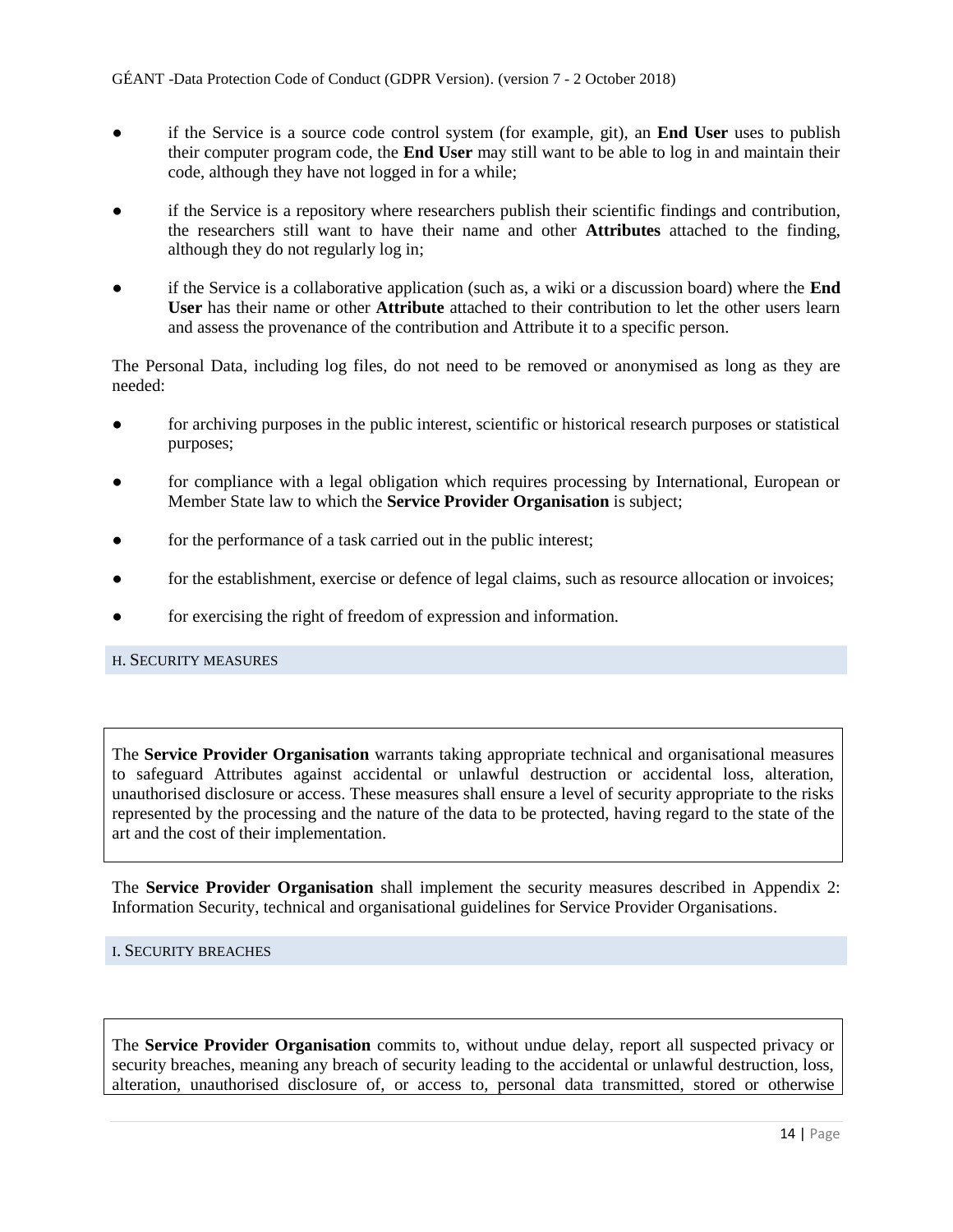processed concerning the **Attributes** to the **Home Organisation** or its Agent and, where this is legally required, to the competent data protection authority and/or to the **End Users** whose data are concerned by the security or privacy breach.

Article 33 of the GDPR describes the conditions when a personal data breach must be notified to the supervisory authority. This clause imposes an obligation to notify also the Home Organisation, to allow them to take the necessary technical and organisational measures for mitigating any risk the **Home Organisation** may be exposed to.

For example, if the **Service Provider Organisation** suspects that one or more user accounts in the **Home Organisation** has been compromised, the **Service Provider Organisation** contacting the **Home Organisation** enables the **Home Organisation** to take measures to limit any further damage (such as, suspend the compromised accounts) and to start the necessary actions to recover from the breach, if any.

The **Service Provider Organisation** shall use the security contact point of the Home Organisation or its Agent as provided in the technical infrastructure (currently, SAML 2.0 metadata), or an appropriate alternative, for the reporting.

<span id="page-14-0"></span>J. TRANSFER OF PERSONAL DATA TO THIRD PARTIES

The **Service Provider Organisation** shall not transfer Attributes to any third party (such as a collaboration partner) except:

a) if mandated by the **Service Provider Organisation** for enabling the End User to access its Service on its behalf, or;

b) if the third party is committed to the Code of Conduct or has undertaken similar duties considered sufficient under the data protection law applicable to the **Service Provider Organisation** or;

c) if prior consent has been given by the End User.

The **Service Provider Organisation** shall not transfer Attributes to any third party (third party means a data controller other than the Home organisation or the Service Provider Organisation such as a collaboration partner) except:

- a) if the third party is a data processor for the **Service Provider Organisation** in which case an ordinary controller-processor relationship applies between the **Service Provider Organisation** and the third party working on behalf of the **Service Provider Organisation**. The **Service Provider Organisation** must conclude a written agreement with such data processor in accordance with applicable laws.
- b) if the third party is committed to the Code of Conduct. This is expected to be the case for various collaborative research scenarios, where the Service is provided to the **End User** by several data controllers working in collaboration.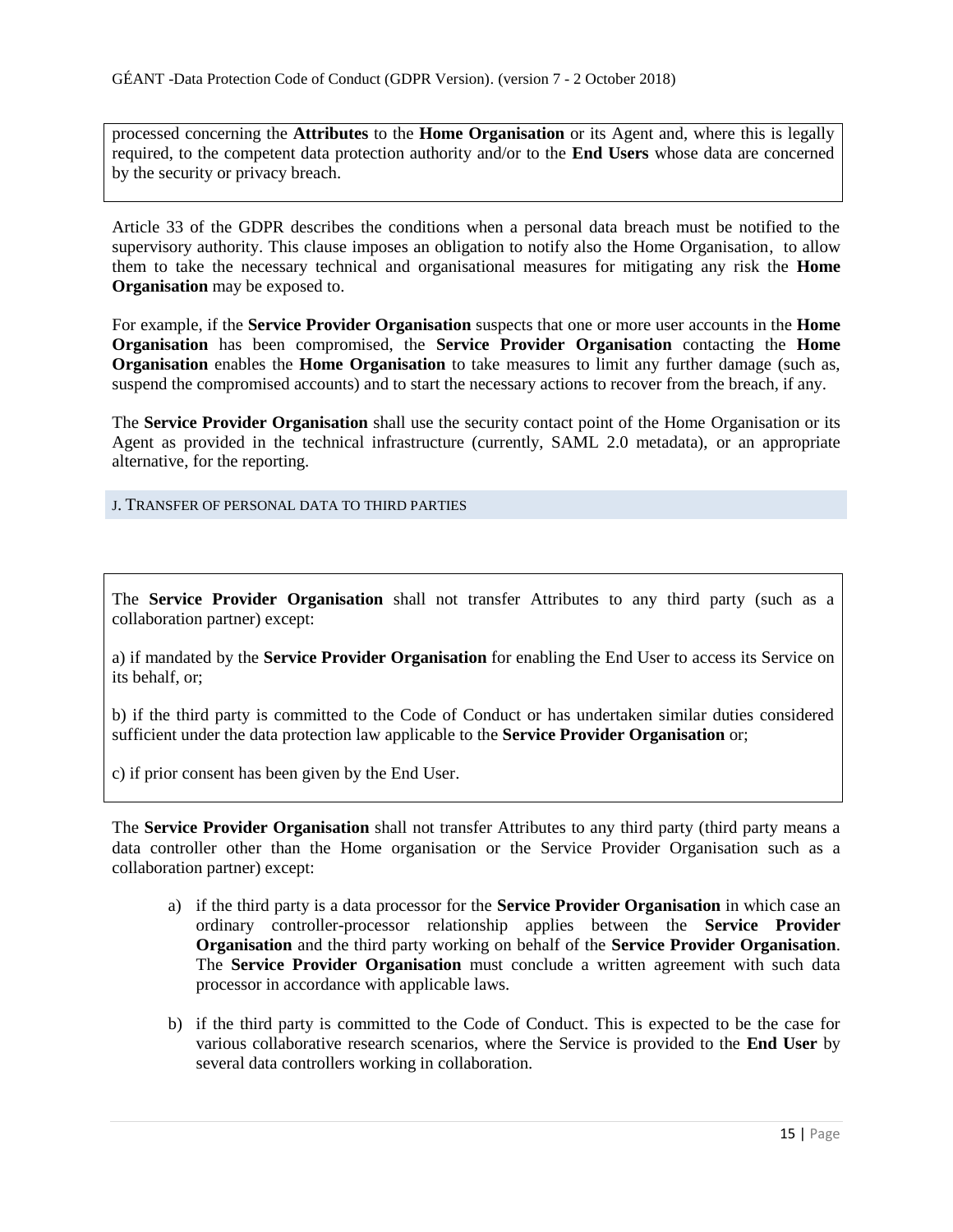A typical scenario is where a research collaboration has a **Service Provider Organisation** that receives **Attributes** from **Home Organisations** and passes on (parts of) those **Attributes** to third parties providing the actual Services. In this case, where the **Service Provider Organisation** acts as a proxy for the third parties, the **Service Provider Organisation** must ensure that all third parties receiving Attributes are committed to the Code of Conduct or similar (such as a Data Processing Agreement or a Data Transfer Agreement).

In contrast, if none of the **Attributes** received from the **Home Organisation** are being passed on, e.g. when only an internal identifier assigned by the proxy is sent to the third parties, the proxy does not need to make sure those third parties are committed to the Code of Conduct.

The organisation operating a proxy service, as described above, must act as intermediary between the **Home Organisation** and the third party. For instance, the proxy needs to relay the suspected privacy or security breaches to the **Home Organisation** or its Agent, as described in clause h. Security measures.

c) if prior consent has been given by the **End User.** For the requirements of such consent, see clause l. End User's consent.

If transfer to a third party includes also a transfer to a third country, the next clause imposes further requirements.

# <span id="page-15-0"></span>K. TRANSFER OF PERSONAL DATA TO THIRD COUNTRIES

1. Transfers among **Service Provider Organisations** that have adhered to the Code of Conduct. This Code of Conduct constitutes an adequate legal basis for cross-border transfers of Attributes among the **Service Provider Organisations** that have adhered to it, whether the **Service Provider Organisation** receiving the Attributes is established in the European Economic Area or not. In other terms, the Code of Conduct legitimates cross-border transfers among the parties that have committed to the Code of Conduct.

2. Transfers to parties that have **not** adhered to this Code of Conduct established outside the EEA The **Service Provider Organisation** guarantees that, when transferring **Attributes** to a party that has not adhered to this Code of Conduct and that is based outside the European Economic Area or in a country without an adequate level of data protection pursuant to Article 45.1 of the GDPR or the recipient is an International Organisation, to take appropriate safeguards.

Under European data protection legislation, transfers of personal data from the European Economic Area to third countries that do not offer an adequate level of data protection are restricted, unless the recipient territory ensures so-called *"appropriate safeguards"*. However, Article 49 of the GDPR provides with an exhaustive list of derogations to this general prohibition. The following derogations are relevant for this context: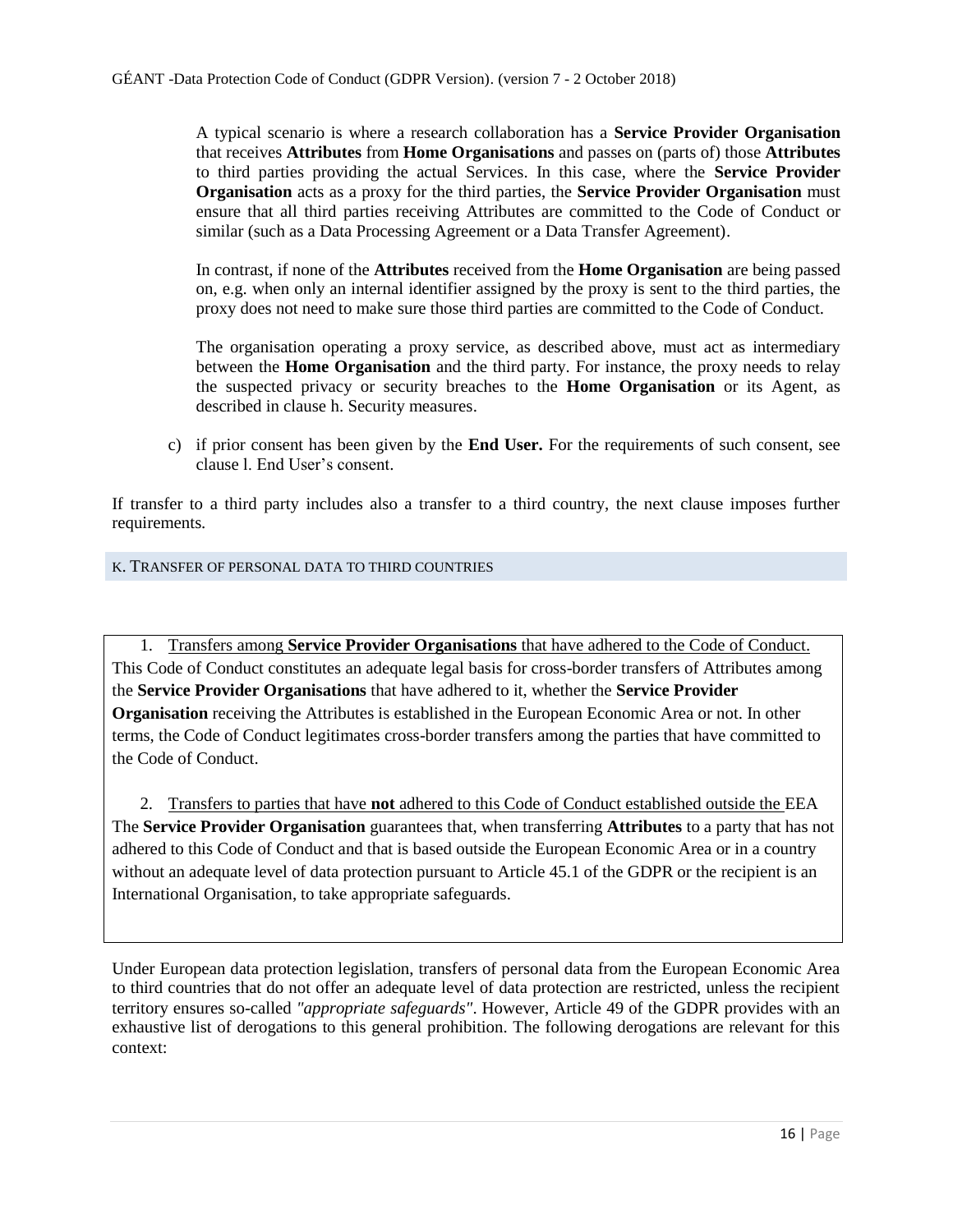- **Consent of the End User**: The unambiguous consent of the data subject legitimates data transfers to third countries, even if the recipient does not offer an adequate level of protection. The **Service Provider Organisation** may rely on the End User's freely given informed revocable consent as described in clause l. End User's consent.
- **Contractual guarantees**: The existence of an appropriate contractual framework, supported by Standard contract clauses, either adopted by the European Commission or by a supervisory authority, the use of appropriate safeguards such as Binding Corporate Rules or other legally binding and enforceable instruments are recognised methods of transferring personal data. The use of Standard contract clauses does not exclude the possibility for the contracting parties to include them in a wider contract nor to add other clauses as long as they do not enter in contradiction. When using EU model clauses, the **Service Provider Organisation** needs to verify and ascertain that the other party is able to comply with all contractual obligations set out in the model clauses, especially taking into account local law applicable to such party.
- **Approved code of conduct:** an approved code of conduct pursuant to Article 40 of the GDPR together with binding and enforceable commitments of the controller or processor in the third country to apply the appropriate safeguards, including as regards data subjects' rights.

If transferring Attributes to a third country involves also a transferring them to a third party, also clause j. Transfer of personal data to third parties needs to be satisfied.

# <span id="page-16-0"></span>L. END USER'S CONSENT

Consent must be freely given, specific, informed and must unambiguously indicate the **End User's** wishes by which they, by a statement or by a clear affirmative action, signify agreement to the processing of their personal data.

When a **Service Provider Organisation** relies on End User's consent (e.g. c. Deviating purposes, j. Transfer of personal data to third parties, k. Transfer of personal data to third countries), it can be provided by a written statement, including by electronic means. This could include ticking a box when visiting an internet website, choosing privacy settings options of a software or another statement or conduct (i.e. a clear affirmative action) which clearly indicates the data subject's acceptance of the proposed processing of their personal data. Consent shall always be documented. Furthermore, the **End Users** shall be able to withdraw their consent .

Following Recital 43 of the GDPR, the Service Provider Organisation shall not rely on consent when there is a clear imbalance between the End User and the Service Provider Organisation.

Notice that this Code of Conduct for Service Provider Organisations does not make normative requirements on the Home Organisation's legal grounds to release Attributes to the Service Provider Organisation. However, the user interaction assumes the Attribute release is not based on the End User's consent.

#### <span id="page-16-1"></span>M. LIABILITY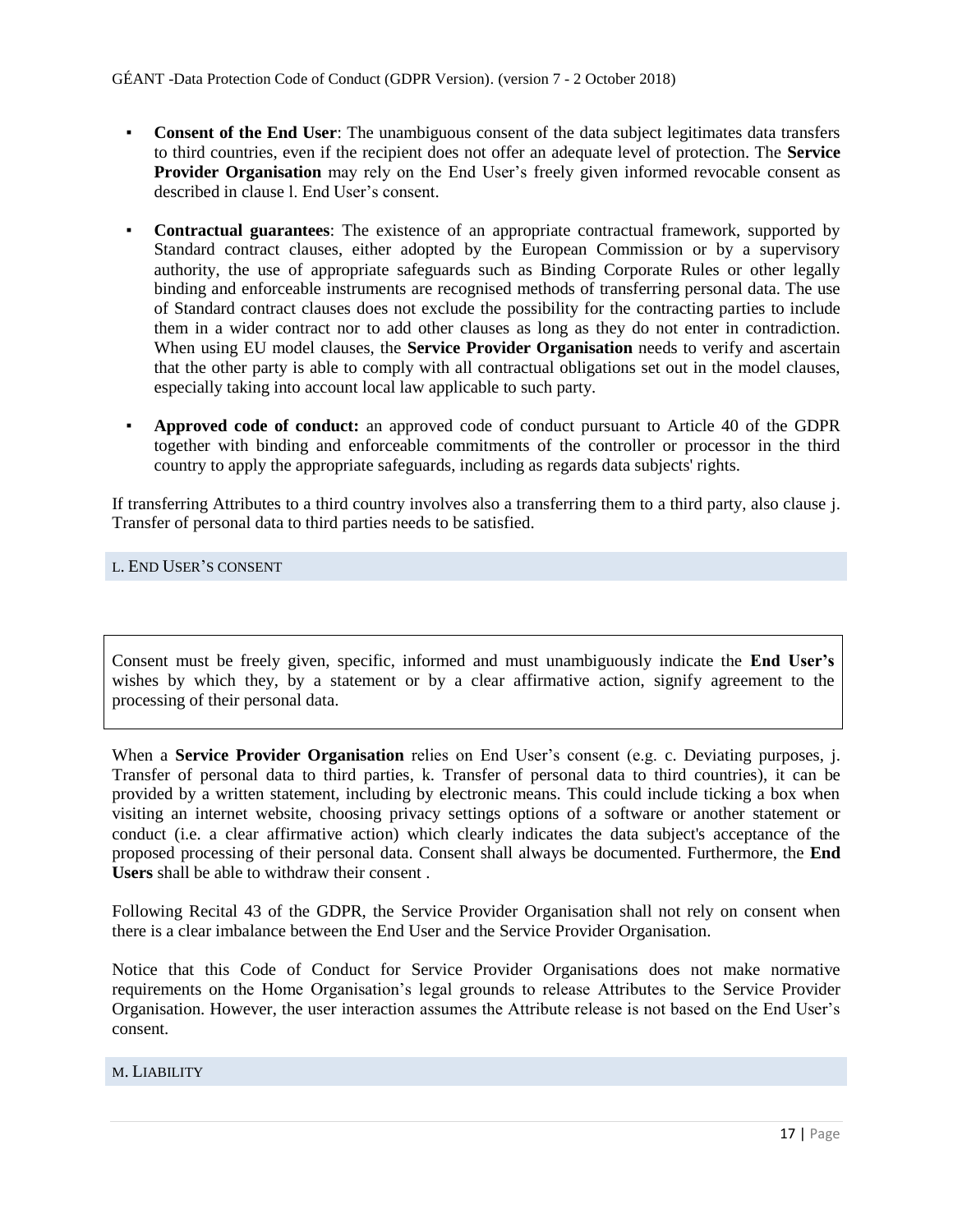The Service Provider Organisation agrees to hold harmless the **End User and** the **Home Organisation** (as well as the Agent) who has suffered damage as a result solely of any violation of this Code of Conduct by the **Service Provider Organisation** as determined in a binding and enforceable judicial ruling.

In the event of damages related to the breach of this Code of Conduct (i.e.: using the **Attributes** for other purposes, sharing the **Attributes** with third parties etc.), the **Service Provider Organisation** will hold the other parties harmless following a binding and enforceable judicial ruling.

For example, in case an **End User** files a complaint against their **Home Organisation** for unlawful release of **Attributes** after a **Service Provider Organisation** has released the **Attributes** to a third party, the **Service Provider Organisation** agrees to assume the liabilities of the **Home Organisation** towards the **End User** in respect of a breach of this Code of Conduct by the Service Provider Organisation. .

A Service Provider Organisation shall be exempt from liability if it proves that it is not in any way responsible for the event giving rise to the damage

# <span id="page-17-0"></span>N. GOVERNING LAW AND JURISDICTION

 $\overline{a}$ 

This Code of Conduct shall be interpreted in the light of the GDPR and of the guidance issued by the European Data Protection Board or its predecessor<sup>5</sup>, always notwithstanding any privileges and immunities of Service Provider Organisations being International Organisations, as these are awarded by their constituent and/or statutory documents and international law.

If there are any disputes regarding the validity, interpretation or implementation of this Code of Conduct, the parties shall agree on how and where to settle them.

This Code of Conduct shall be interpreted in the light of the GDPR and of guidance issued by the regulatory authorities such as the European Data Protection Board

If there are disputes regarding the validity, interpretation or implementation of this Code of Conduct, the parties shall agree on how and where to settle them. For instance, if there is a dispute between a Home Organisation and Service Provider Organisation who are established in the same EU Member State, the parties can agree on using the local law and court. If the parties are both International Organisations, the parties can agree on an arbitration court. If only one of the parties is an International Organisation, the parties shall bring their dispute before the arbitration court of the Service Provider's jurisdiction. If the parties cannot come to an agreement, the Dutch laws and courts are assumed.

<sup>5</sup> The Opinion 8/2010 on applicable law of the Article 29 Working Party, as updated in 2015, provides useful guidance on how to determine the applicable law in cross-national collaborations.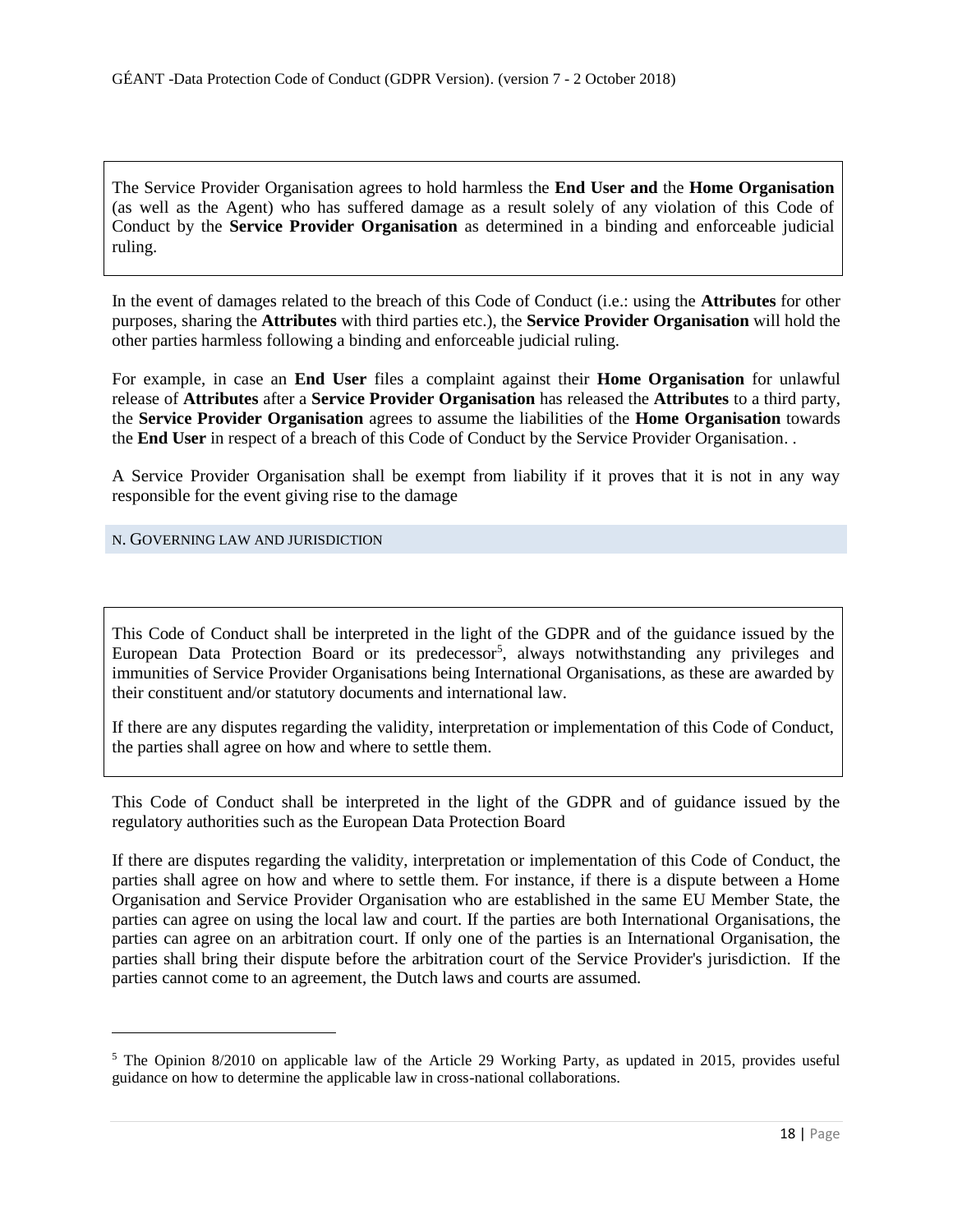<span id="page-18-0"></span>O. ELIGIBILITY

The Code of Conduct must be implemented and executed by a duly authorised representative of the **Service Provider Organisation**.

Each **Service Provider Organisation** must make sure that the commitment to this Code of Conduct is done by a person or by several persons (sometimes called a "signature authority") who has or have the right to commit the **Service Provider Organisation** to this Code of Conduct.

The person administering the Service that receives **Attributes** must identify the person or body in their organisation that can decide if the **Service Provider Organisation** commits to this Code of Conduct, as the Service administrator cannot necessarily take this decision on their own.

<span id="page-18-1"></span>P. TERMINATION OF THE CODE OF CONDUCT

The **Service Provider Organisation** can only terminate adherence to this Code of Conduct in case of:

- this Code of Conduct being replaced by a similar arrangement, or;
- the termination of the Service provisioning to the Home Organisation or;
- the effective notification provided by the authorised representative of the Service Provider Organisation to terminate its adherence to this Code of Conduct.

Even after the **Service Provider Organisation** has terminated its adherence to the Code of Conduct, the Attributes received continue to be protected by the GDPR (see q. Survival of the Code of Conduct).

#### <span id="page-18-2"></span>Q. SURVIVAL OF THE CODE OF CONDUCT

The **Service Provider Organisation** agrees to be bound by the provisions of this Code of Conduct that are intended to survive due to their sense and scope after the end, lapse or nullity of this Code of Conduct until the processing terminates.

#### <span id="page-18-3"></span>R. PRECEDENCE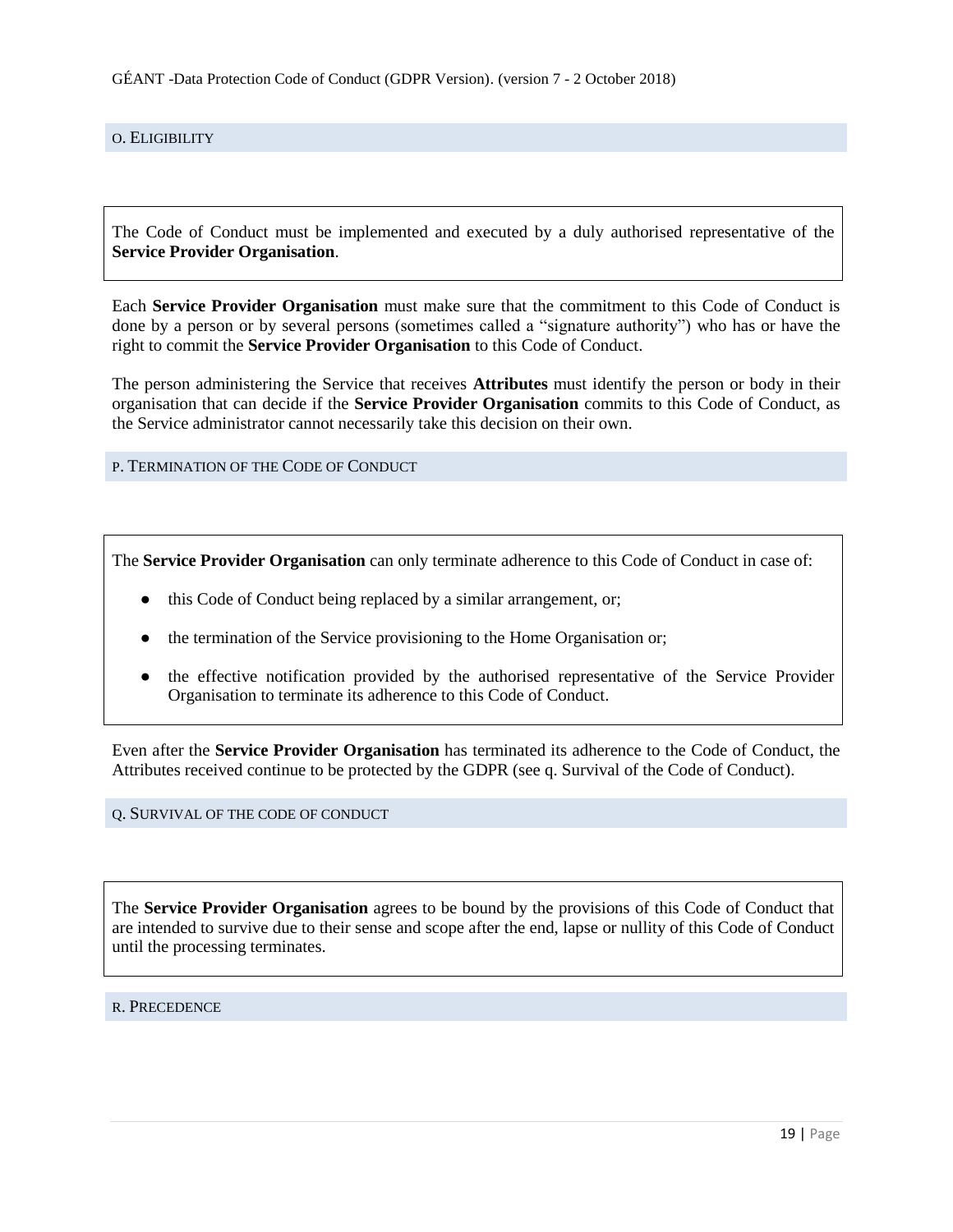The Service Provider Organisation warrants to comply with the stipulation that, in the event of conflict between a provision contained in this Code of Conduct and a provision of the agreement concluded between the **Service Provider Organisation** and the **Home Organisation**, the provision of the agreement concluded between **Service Provider Organisation** and **Home Organisation** takes precedence over the provision of this Code of Conduct.

In case of conflict between the provisions of the agreement between the Service Provider Organisation and the Home Organisation, this Code of Conduct and/or the data protection legislation, the following order shall prevail:

- 1. the agreement between the Home Organisation and the Service Provider Organisation;
- 2. the provisions of this Code of Conduct and;
- 3. Applicable Data Protection Laws (such as other country specific law on Data protection or Privacy).

If a **Service Provider Organisation** has an agreement (possibly a data processing agreement) with (some of) the **Home Organisation**(s) and the agreement is in conflict with this Code of Conduct, that agreement has precedence.

This section allows the **Service Provider Organisation** to have a bilateral agreement overriding the Code of Conduct with some **Home Organisations**, meanwhile, this Code of Conduct will still apply to the other **Home Organisations** that have not entered into a bilateral agreement.

#### <span id="page-19-0"></span>**ATTRIBUTE PROVIDERS**

An Attribute Provider is an organisation other than the Home Organisation that manages extra Attributes for End Users of a Home Organisation and releases them to the Service Provider Organisation.

According to Section Functional Scope, the Service Provider Organisation and the communities representing the Service Provider Organisation can agree to apply the Code of Conduct also to other Attributes, such as those the Service Provider Organisation manage and share themselves. The organisation managing the extra Attributes becomes an Attribute Provider.

When the Code of Conduct is applied to Attributes managed by Attribute Providers, the Service Provider Organisation further agrees and warrants the following:

- (see clause i. Security Breaches) the Service Provider Organisation commits to report all suspected privacy or security breaches also to the Attribute Provider;
- (see clause m. Liability) the Service Provider Organisation agrees to hold harmless also the Attribute Provider who has suffered damage as a result solely of any violation of this Code of Conduct by the Service Provider Organisation as determined in a binding and enforceable judicial ruling;
- (see clause r. Precedence) the Service Provider Organisation warrants to comply also with the stipulation that, in the event of conflict between a provision contained in this Code of Conduct and a provision of the agreement concluded between the Service Provider Organisation and the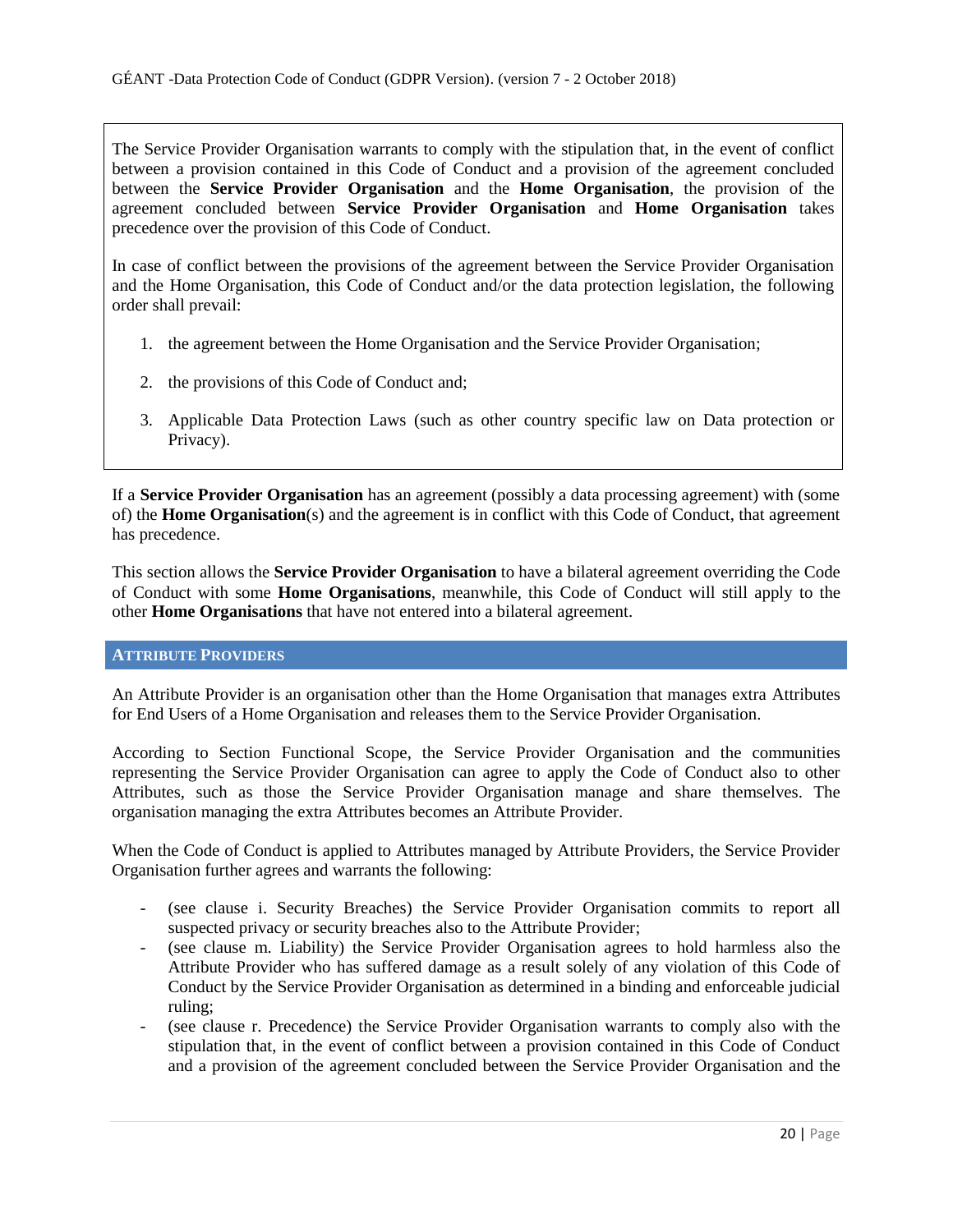Attribute Provider, the provision of the agreement concluded between Service Provider Organisation and Attribute Provider takes precedence over the provision of this Code of Conduct.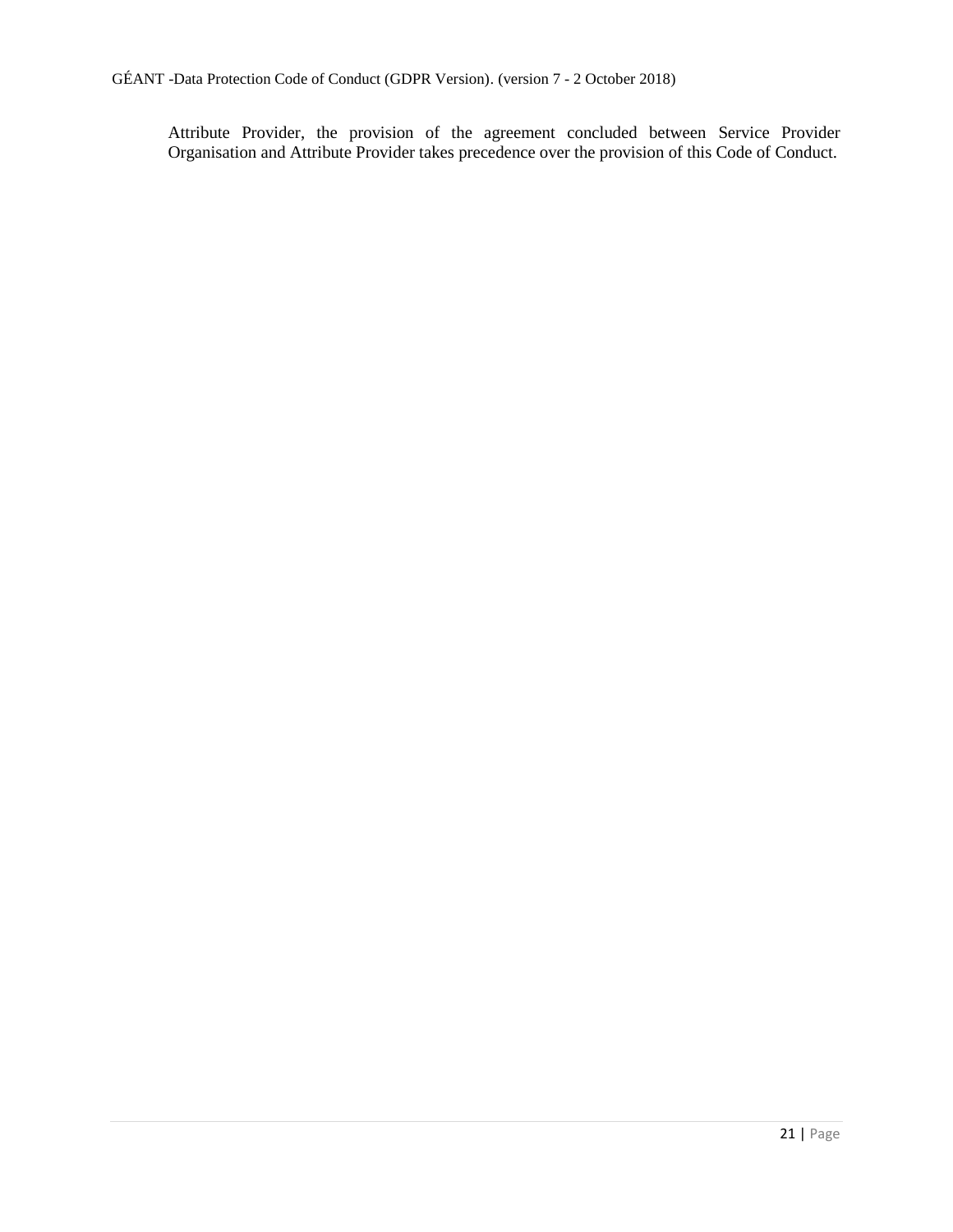# <span id="page-21-0"></span>**APPENDIX 1: INFORMATION DUTY TOWARDS END USERS**

This appendix consists of two parts:

I. How a Service Provider Organisation can develop a Privacy Notice.

Although this is a mandatory obligation, practice has shown that it is a challenge for many **Service Provider Organisations** to develop an appropriate Privacy Notice for the Services they provide. A practical template is provided to assist the **Service Provider Organisations**.

II. How the **Home Organisation** should inform the **End User** about the **Attribute release**.

This guideline is primarily for software developers who develop an **End User** interface for the **Attribute** release on an **Identity Provider** server.

<span id="page-21-1"></span>PRIVACY NOTICE TEMPLATE

This template intends to assist **Service Provider Organisations** in developing a Privacy Notice document that fulfils the requirements of the GDPR and the Code of Conduct. The template presents some examples (in italics) and proposes some issues that should be to taken into account.

The Privacy Notice must be provided at least in English. You can add another column to the template for a local translation of the text. Alternatively, the local translation can be a parallel page, and you can use the xml:lang element to introduce parallel language versions of the Privacy Notice page as described in SAML2 Profile for the Code of Conduct.

| Name of the Service                     | SHOULD be the same as modure DisplayName<br>WebLicht                                                                                                                         |
|-----------------------------------------|------------------------------------------------------------------------------------------------------------------------------------------------------------------------------|
| Description of the<br>Service           | SHOULD be the same as moulest: Description<br>WebLicht is a service for language research. It provides an execution<br>environment for automatic annotation of text corpora. |
| Data controller and<br>a contact person | Tübingen university, Institute for language research<br>Laboratory manager Bob Smith, bob.smith@example.org                                                                  |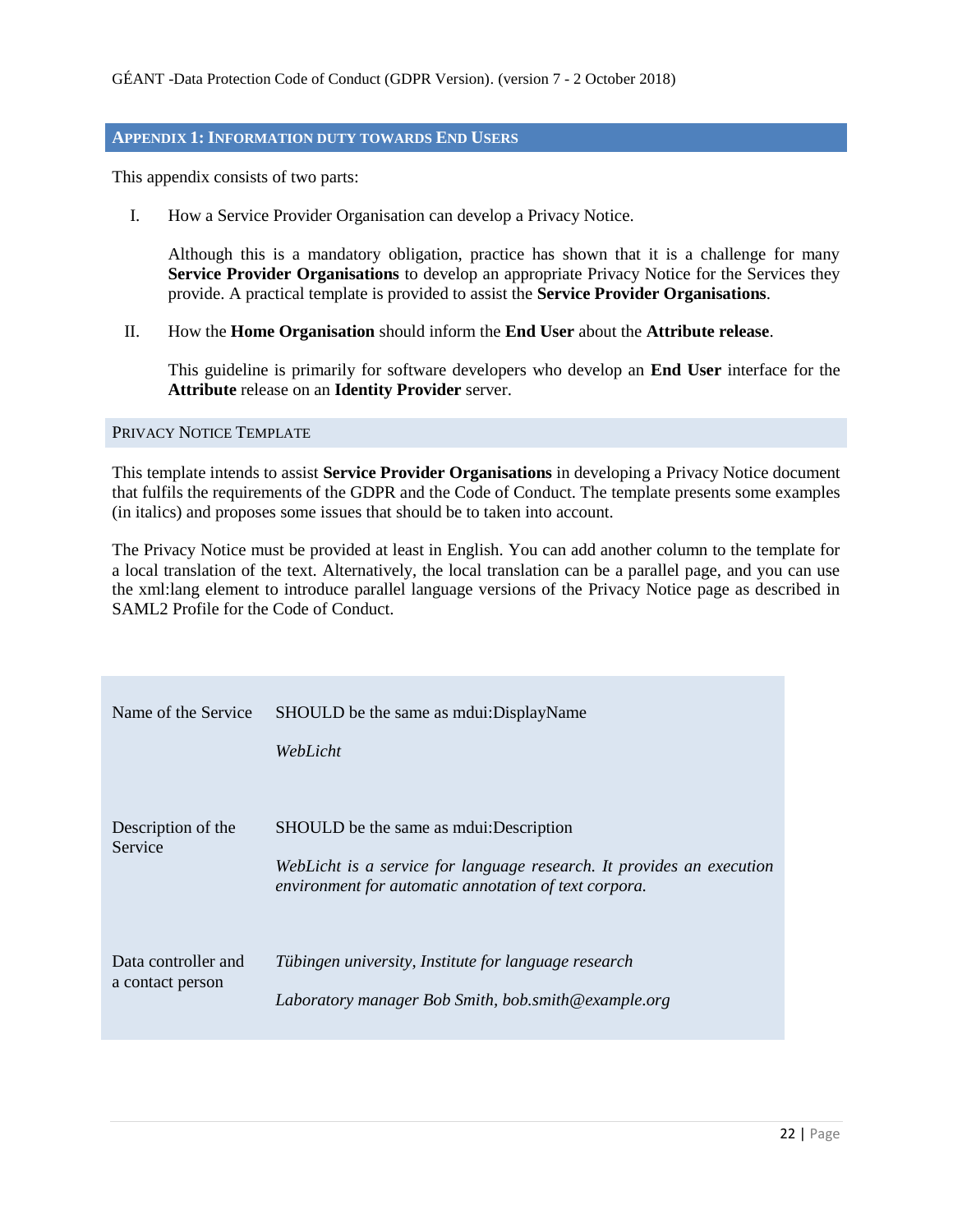| Personal data<br>processed and the<br>legal basis for<br>processing | A. Personal data retrieved from your Home Organisation:<br>- your unique user identifier (SAML persistent identifier) *<br>- your role in your Home Organisation (eduPersonAffiliation Attribute)<br>$\ast$<br>- your name *<br>B. Personal data you have provided or may be generated as a result of<br>your use of our service:<br>- logfiles on the service activity *<br>- your profile<br>.<br>$* =$ the personal data is necessary for providing the Service that the<br>End User has requested. Other personal data is processed because you<br>have consented to it.<br>Please make sure the list A. matches the list of requested Attributes in<br>the Service Provider Organisation's SAML 2.0 metadata. |
|---------------------------------------------------------------------|--------------------------------------------------------------------------------------------------------------------------------------------------------------------------------------------------------------------------------------------------------------------------------------------------------------------------------------------------------------------------------------------------------------------------------------------------------------------------------------------------------------------------------------------------------------------------------------------------------------------------------------------------------------------------------------------------------------------|
| Purpose of the<br>processing of<br>personal data                    | Don't forget to describe also the purpose of the log files, if they contain<br>personal data (usually they do).<br>Your personal data is used<br>to authorise your access to and use of the compute resources we<br>provide<br>to properly account your use to relevant infrastructure funding<br>bodies<br>to ensure the integrity and availability of our service                                                                                                                                                                                                                                                                                                                                                |
| Third parties to<br>whom personal data<br>is disclosed              | Notice clause j of the Code of Conduct for Service Provider<br>Organisations.<br>We may share your personal data with third parties (or otherwise allow<br><i>them access to it) in the following cases:</i><br>to satisfy any applicable law, regulation, legal process,<br>$\left(a\right)$<br>subpoena or governmental request;                                                                                                                                                                                                                                                                                                                                                                                 |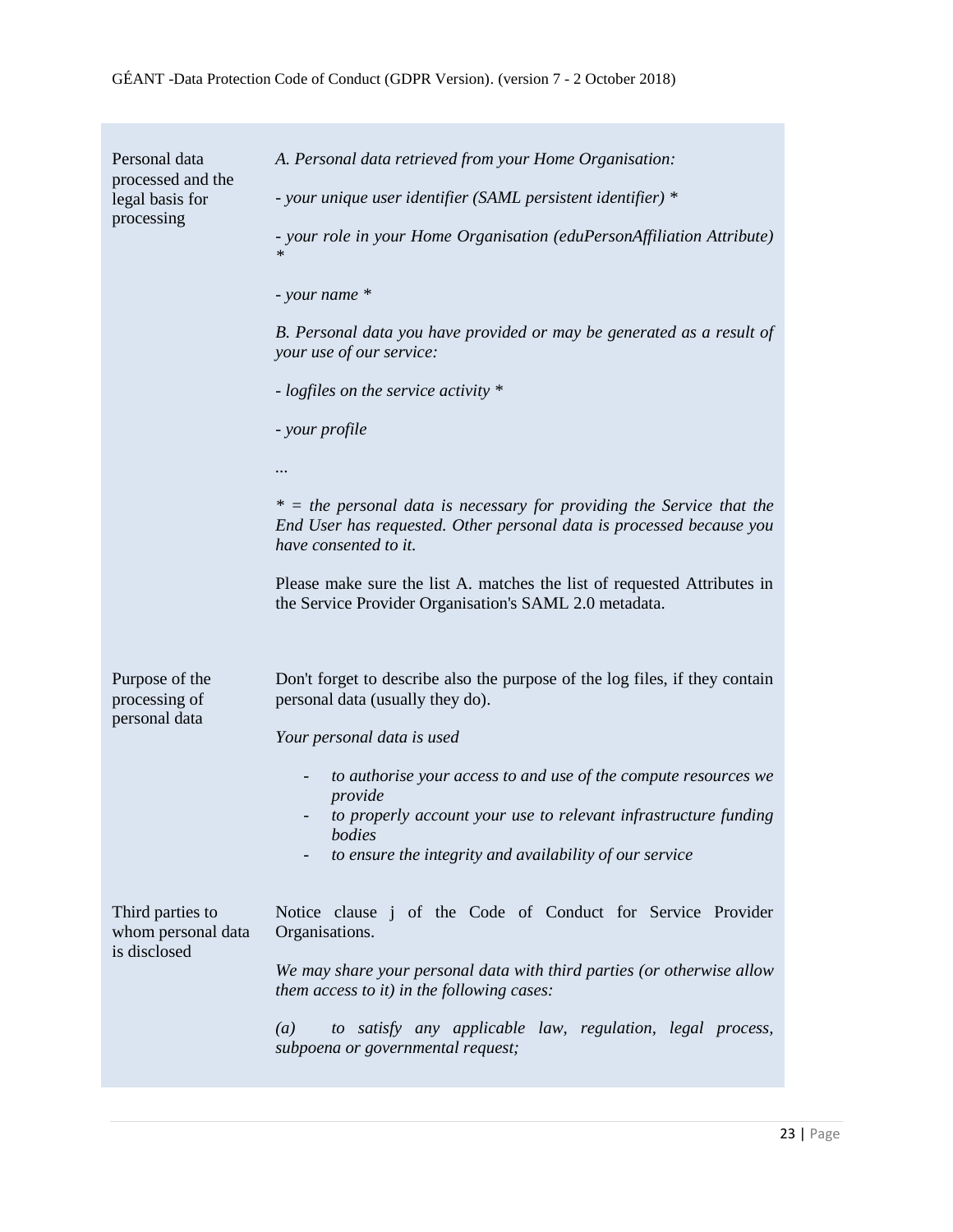|                                                                                            | to enforce this Privacy Policy, including investigation of<br>(b)<br>potential violations thereof;                                                                                                                                                                                                             |
|--------------------------------------------------------------------------------------------|----------------------------------------------------------------------------------------------------------------------------------------------------------------------------------------------------------------------------------------------------------------------------------------------------------------|
|                                                                                            | Inform the user that his/her personal data may be displayed to other<br>users of the service or to the public.                                                                                                                                                                                                 |
|                                                                                            | Your personal data may be accessible by others users and by the public<br>(e.g. for a wiki, a text in the bottom of the page may state "This page")<br>was last edited by [first name] [last name] ".)                                                                                                         |
|                                                                                            | Are the 3rd parties outside EU/EEA or the countries or international<br>organisations whose data protection EC has decided to be adequate? If<br>yes, add references to the appropriate or suitable safeguards.                                                                                                |
|                                                                                            | In the case where a third party is located in a country whose data<br>protection laws are not as comprehensive as those of the countries<br>within the European Union we will take appropriate steps to ensure that<br>transfers of your personal data are still protected in line with European<br>standards. |
|                                                                                            | You have a right to contact us for more information about the<br>safeguards we have put in place to ensure the adequate protection of<br>your personal data when this is transferred as mentioned above.                                                                                                       |
| How to access,<br>rectify and delete<br>the personal data<br>and object its<br>processing. | Contact the contact person above.<br>To rectify the data released by your Home Organisation, contact your<br>Home Organisation's IT helpdesk.                                                                                                                                                                  |
| Withdrawal of<br>consent                                                                   | If personal data is processed based on user consent, how they can<br>withdraw it?                                                                                                                                                                                                                              |
| Data portability                                                                           | Can the user request their data be ported to another Service? How?                                                                                                                                                                                                                                             |
| Data retention                                                                             | When the user record is going to be deleted or anonymised? Remember,<br>you cannot store user records infinitely. It is not sufficient that you<br>promise to delete user records on request. Instead, consider defining an<br>explicit period.                                                                |
|                                                                                            | Personal data is deleted on request of the user or if the user hasn't used                                                                                                                                                                                                                                     |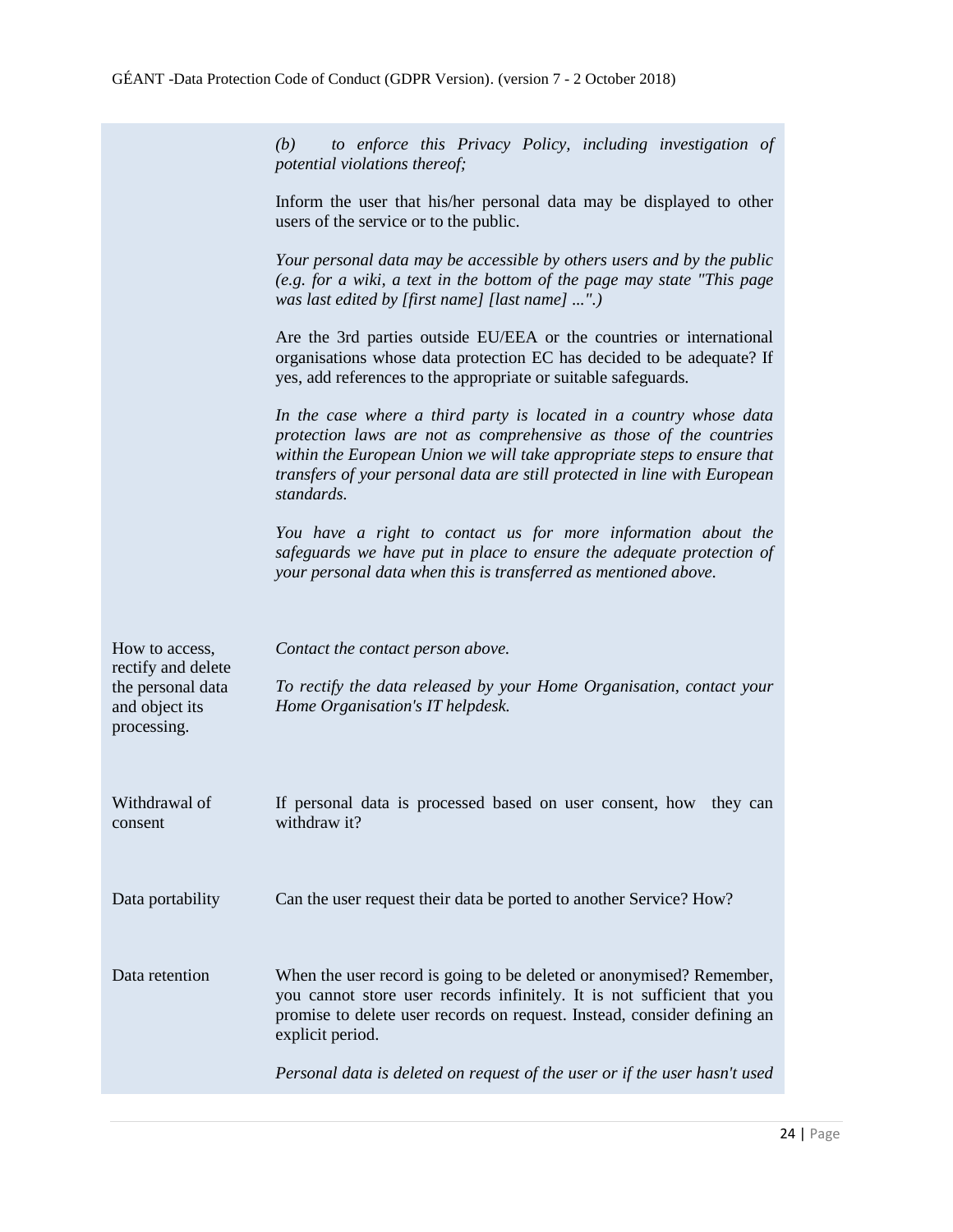*the Service for 18 months.*

Data Protection Code of Conduct

*Your personal data will be protected according to the Code of Conduct for Service Provider Organisations, a common standard for the research and higher education sector to protect your privac*y.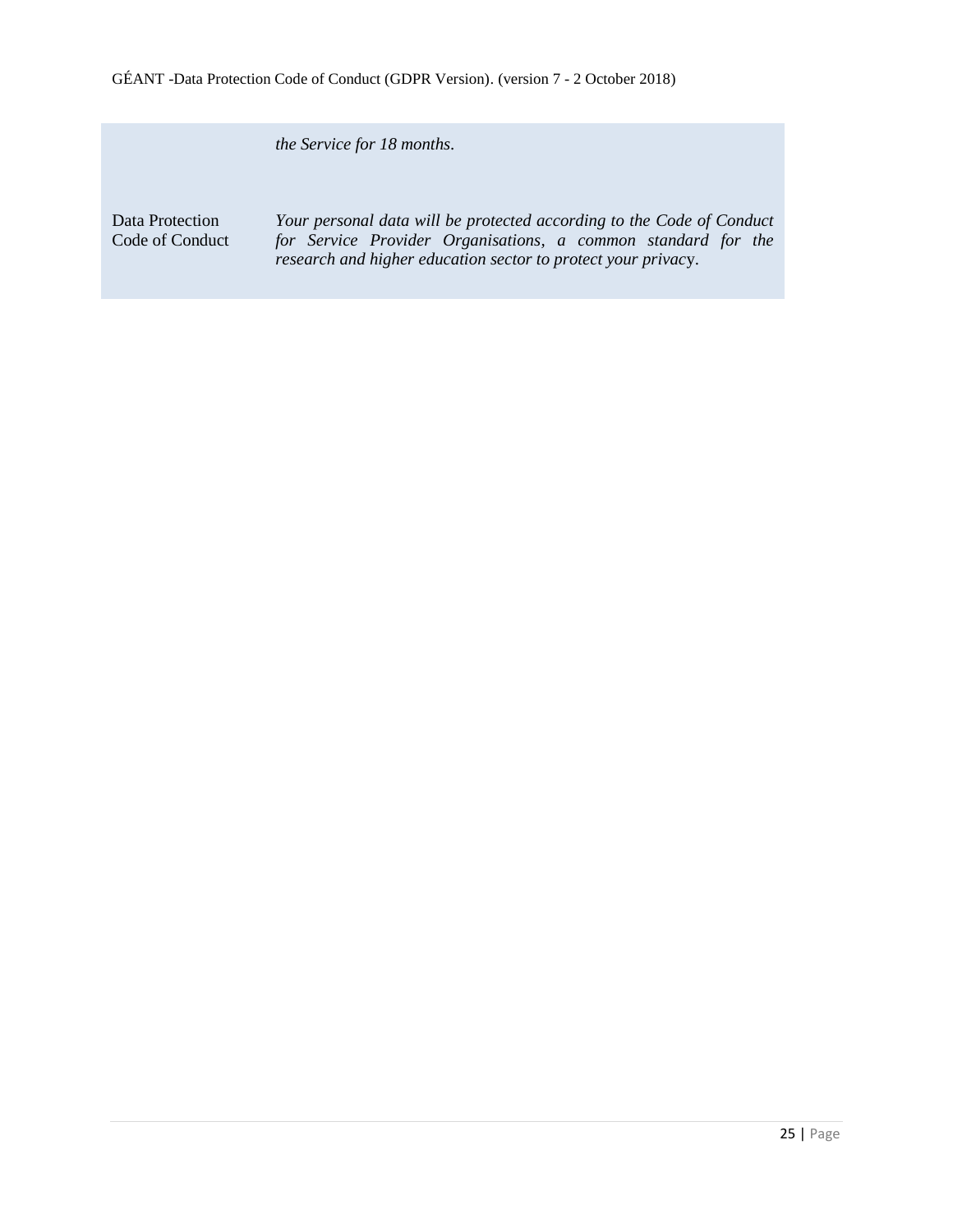# <span id="page-25-0"></span>**APPENDIX 2: INFORMATION SECURITY, TECHNICAL AND ORGANISATIONAL GUIDELINES FOR SERVICE PROVIDER ORGANISATIONS**

This annex describes the technical and organizational security measures for protecting the **Attributes** as well as the information systems of the Service Provider Organization where they are processed (such as a SAML SP software, the infrastructures on which the software is deployed and the application(s) it supplies with the Attributes). Note that the scope of this document is limited to what is required to protect the Attributes. The Service Provider Organization may need to define additional requirements for the protection of its assets.

To address the technical and organizational measures to protect the Attributes as well as the information systems of the Service Provider Organization where they are processed, it is recommended that the **Service Provider Organizations** adopt the security measures described in the Sirtfi trust framework (ver 1.0) [SIRTFI] which are copied below for convenience.

#### <span id="page-25-1"></span>NORMATIVE ASSERTIONS

In this section a set of assertions are defined that each organization shall self-attest to so that they may participate in the Sirtfi trust framework. These are divided into four areas: operational security, incident response, traceability and participant responsibilities.

An attestation to the assertions in this document refers specifically and only to the statements in this section that are identified by labels within square brackets "[", "]".

How comprehensively or thoroughly each asserted capability should be implemented across an organization's information system assets is not specified. The investment in mitigating a risk should be commensurate with the degree of its potential impact and the likelihood of its occurrence, and this determination can only be made within each organization.

#### <span id="page-25-2"></span>1 OPERATIONAL SECURITY [OS]

Managing access to information resources, maintaining their availability and integrity, and maintaining confidentiality of sensitive information is the goal of operational security.

- [OS1] Security patches in operating system and application software are applied in a timely manner.
- [OS2] A process is used to manage vulnerabilities in software operated by the organization.
- [OS3] Mechanisms are deployed to detect possible intrusions and protect information systems from significant and immediate threats
- [OS4] A user's access rights can be suspended, modified or terminated in a timely manner.
- [OS5] Users and Service Owners (as defined by ITIL [ITIL]) within the organization can be contacted.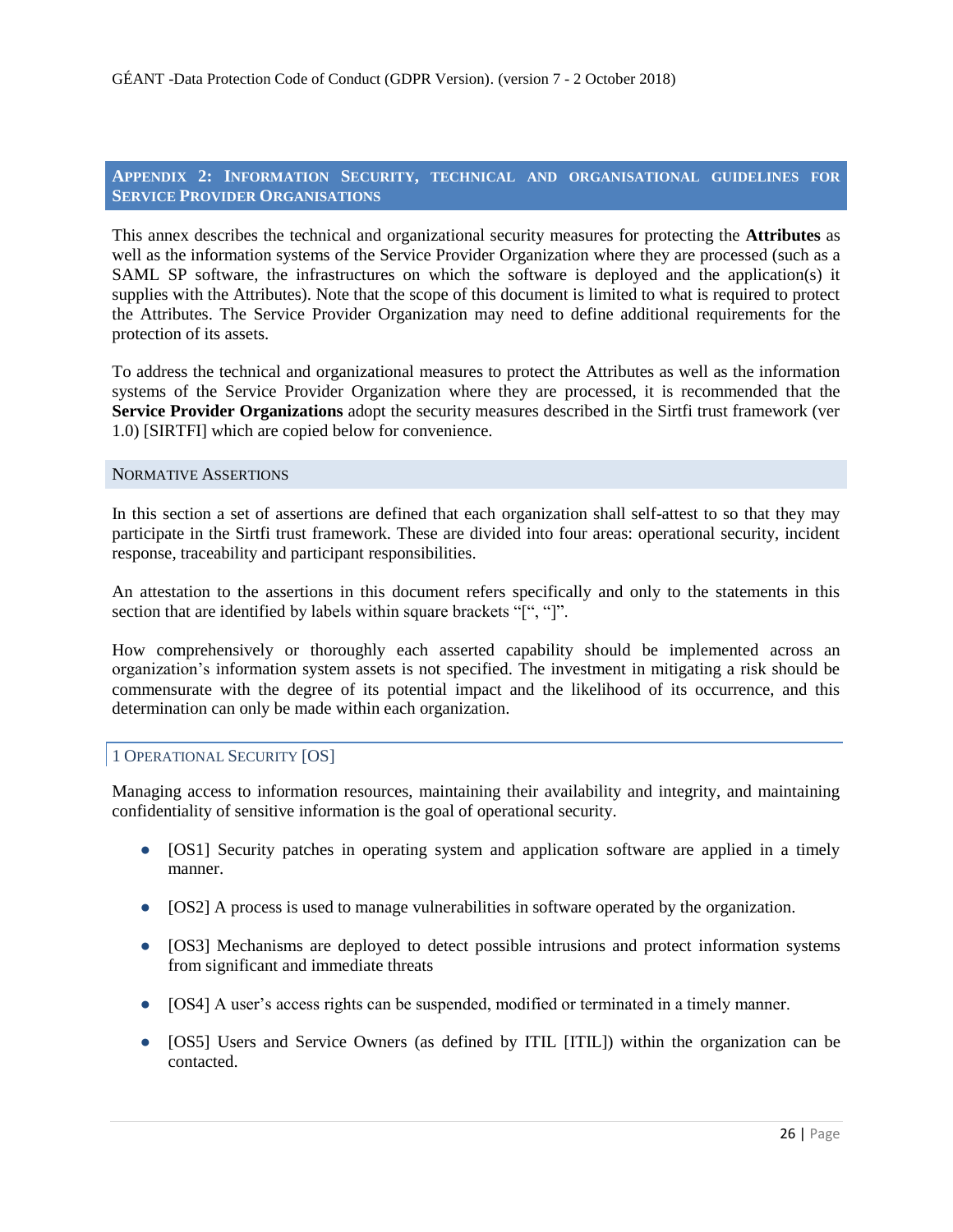• [OS6] A security incident response capability exists within the organization with sufficient authority to mitigate, contain the spread of, and remediate the effects of a security incident.

# <span id="page-26-0"></span>2 INCIDENT RESPONSE [IR]

Assertion [OS6] above posits that a security incident response capability exists within the organization. This section's assertions describe its interactions with other organizations participating in the Sirtfi trust framework.

- [IR1] Provide security incident response contact information as may be requested by an R&E federation to which your organization belongs.
- [IR2] Respond to requests for assistance with a security incident from other organizations participating in the Sirtfi trust framework in a timely manner.
- [IR3] Be able and willing to collaborate in the management of a security incident with affected organizations that participate in the Sirtfi trust framework.
- [IR4] Follow security incident response procedures established for the organization.
- [IR5] Respect user privacy as determined by the organizations policies or legal counsel.
- [IR6] Respect and use the Traffic Light Protocol [TLP] information disclosure policy.

# <span id="page-26-1"></span>3 TRACEABILITY [TR]

To be able to answer the basic questions "who, what, where, and when" concerning a security incident requires retaining relevant system generated information, including accurate timestamps and identifiers of system components and actors, for a period of time.

- [TR1] Relevant system generated information, including accurate timestamps and identifiers of system components and actors, are retained and available for use in security incident response procedures.
- [TR2] Information attested to in [TR1] is retained in conformance with the organization's security incident response policy or practices.

#### <span id="page-26-2"></span>4 PARTICIPANT RESPONSIBILITIES [PR]

All participants (IdPs and SPs) in the federations need to rely on appropriate behavior.

- [PR1] The participant has an Acceptable Use Policy (AUP).
- [PR2] There is a process to ensure that all users are aware of and accept the requirement to abide by the AUP, for example during a registration or renewal process.

# <span id="page-26-3"></span>**REFERENCES**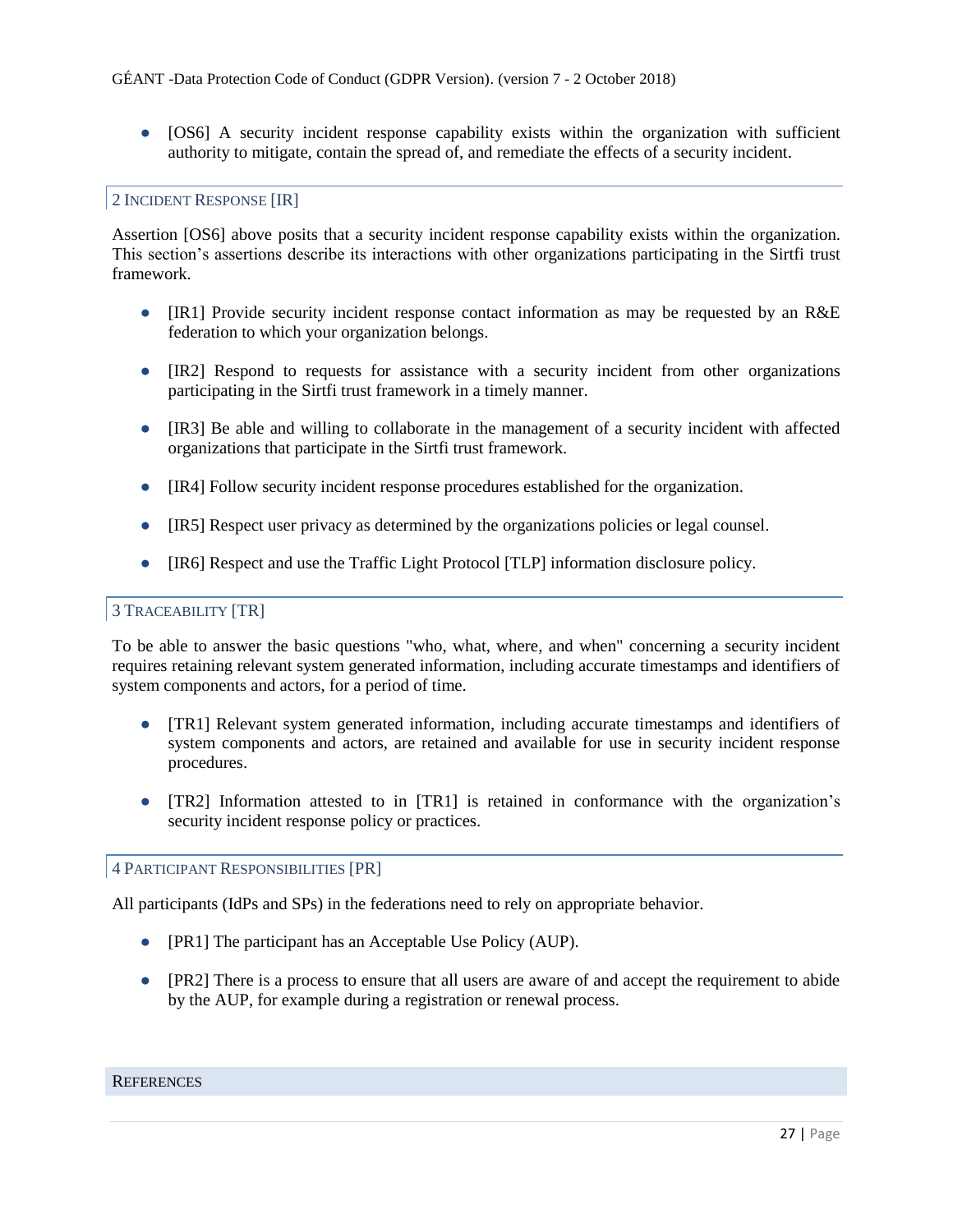[ITIL] Axelos ITIL Glossary of Terms, https://www.axelos.com/glossaries-of-terms

[SIRTFI] A Security Incident Response Trust Framework for Federated Identity, version 1.0: https://refeds.org/wp-content/uploads/2016/01/Sirtfi-1.0.pdf

[TLP] US Cert Traffic Light Protocol, https://www.us-cert.gov/tlp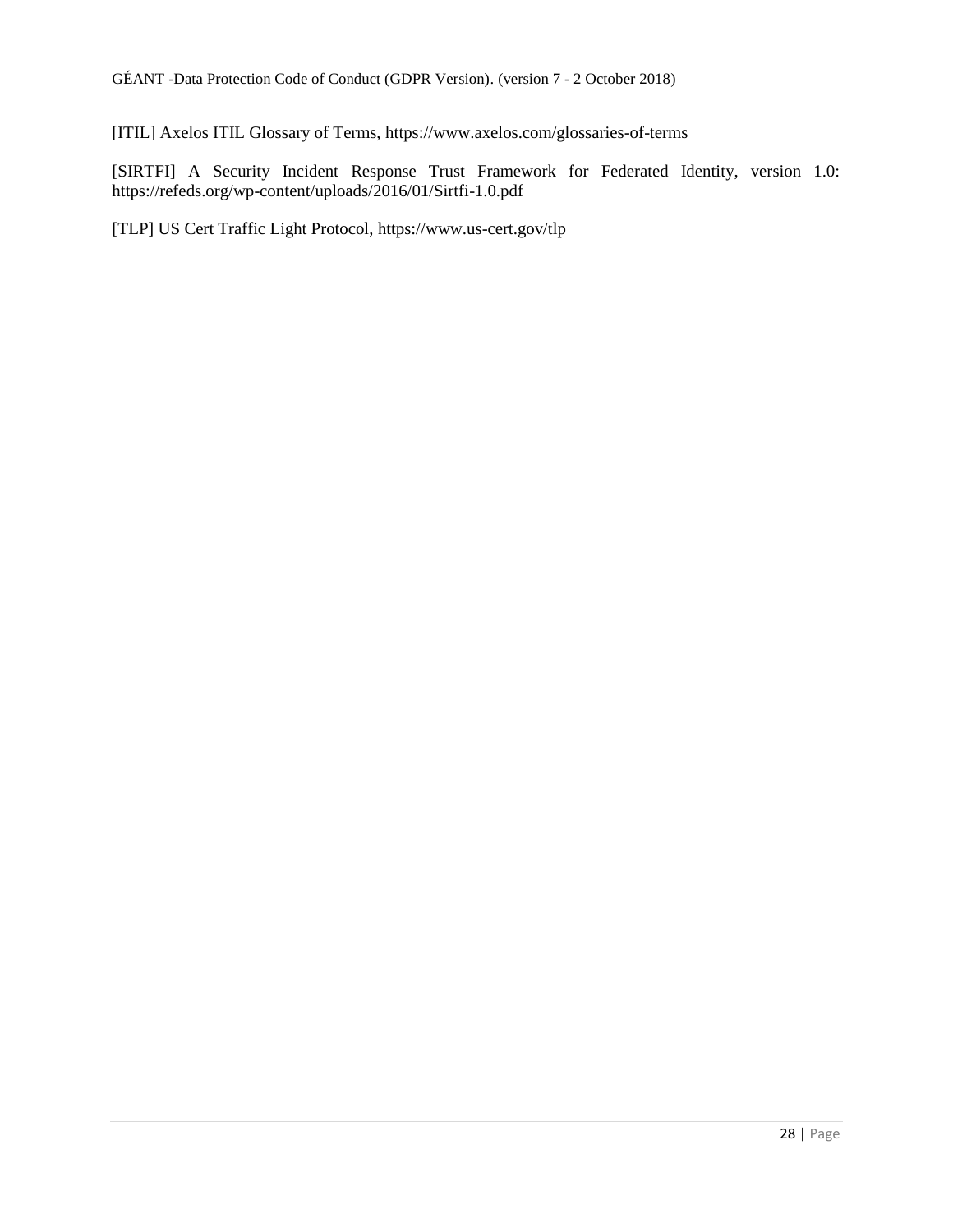# <span id="page-28-0"></span>**APPENDIX 3: HANDLING NON-COMPLIANCE OF SERVICE PROVIDER**

#### <span id="page-28-1"></span>**INTRODUCTION**

This appendix describes examples of situations of non-compliance to the GÉANT Data Protection Code of Conduct. As a result, actions can be raised and monitoring bodies can intervene.

This Data protection Code of Conduct relies on the following principles:

- the **Home Federation** that has registered a **Service Provider Organisation** records a technical indication (currently, using a tag embedded in SAML 2.0 metadata) of the **Service Provider Organisation's** adherence to the Code of Conduct. The indication signals that the **Service Provider Organisation** believes that its Service is being operated in a manner that is consistent with the Code of Conduct.
- The technical infrastructure (currently, SAML 2.0 metadata exchange service) that the federation(s) provides delivers the indications from Service Provider Organisations to **Home Organisations'** Identity Provider servers.
- Notifying a **Service Provider Organisation** of a potential (suspected) non-compliance issue does not transfer responsibility from the the **Service Provider Organisation to the notifying party**.

#### <span id="page-28-2"></span>EXAMPLES OF SP NON-COMPLIANCE

The **Service Provider Organisation** can violate the Code of Conduct in several ways, such as:

- requesting Attributes which are not relevant for the Service (c.f. clause b. Purpose limitation);
- processing the Attributes for an undefined period of time (c.f. clause g. Data retention);
- processing the Attributes for a deviating purpose or transferring them to a third party in a way that violates clause b. Purpose limitation and c. Deviating purposes of the Code of Conduct (for instance, transferring the **Attributes** to a company for commercial purposes without End User's consent);
- disclosing the **Attributes** (c.f. clause c. Deviating purposes);
- omitting to install security patches (c.f. clause h. Security measures and Appendix 2: Information Security, technical and organisational guidelines for Service Provider Organisations);
- omitting to publish a Privacy Notice or publish an insufficient Privacy Notice (c.f. clause Appendix 1: Information duty towards End Users).

If anyone (such as an End User, a **Home Organisation** or a Federation Operator) suspects that a **Service Provider Organisation** is not complying with the Code of Conduct to which it has committed, the following alternative, mutually non-exclusive, actions are suggested: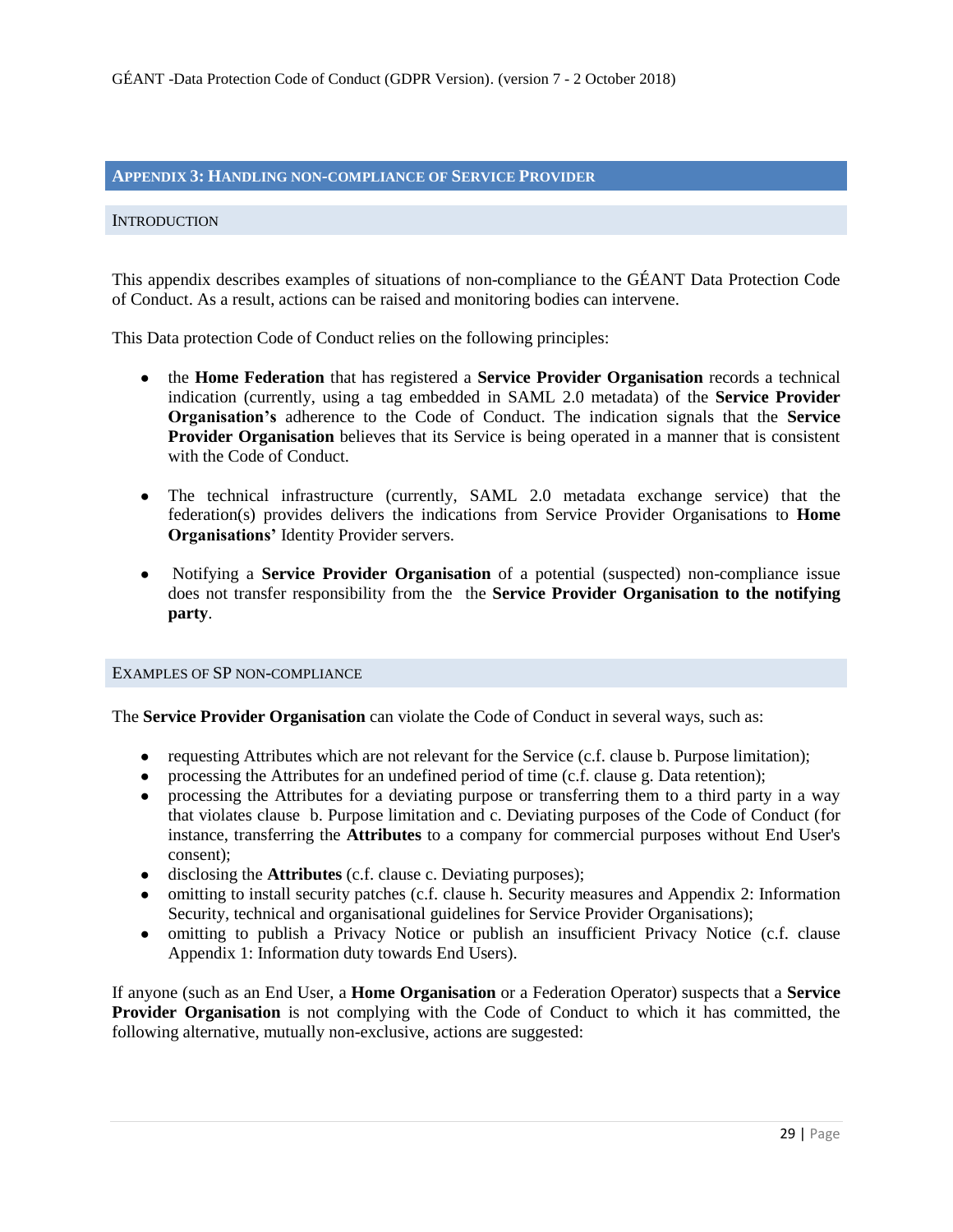- 1. Contact the Service Provider Organisation directly (with a copy to the **Service Provider Organisation's** Home Federation), describing the suspected problem, and ask the **Service Provider Organisation** to check if it has a compliance problem and correct it;
- 2. Contact the Service's Home Federation, and request to contact the **Service Provider Organisation** and to check if there is a compliance problem and request to correct it. Depending on the Home Federation's policy, there may be also additional measures available for handling non-compliance;
- 3. Contact the Monitoring Body accredited to monitor compliance with the Code of Conduct, if applicable, as defined in Article 41 of the GDPR and below;
- 4. Determine the location of the legal entity operating the **Service Provider Organisation** (see clause e), and lodge a complaint with the competent Supervisory authority (as defined in Articles 57 and 58 of the GDPR).

#### <span id="page-29-0"></span>MONITORING BODY OF THE CODE OF CONDUCT

Accredited in accordance with Article 41 of the GDPR, GÉANT Association is appointed Monitoring Body of the Code of Conduct. This section shall be interpreted in the light of the guidance to be issued by the regulatory authorities such as the European Data Protection Board.

The Monitoring Body is responsible for:

- monitoring the **Service Provider Organisations'** compliance with the Code of Conduct;
- issuing guidelines on the implementation of the Code of Conduct;
- providing guidance on the self-assessment procedure for Service Provider Organisations and issue checklist;
- establishing procedures and structures to handle complaints about infringements of the Code transparent and making its contact details available to the public;
- handling complaints received from End Users, Home Organisations, Federation Operators or other parties

Having received a complaint the Monitoring Body will:

- I. ask the **Service Provider Organisation** to present its counterpart,
- II. if the monitoring body finds the **Service Provider Organisation** to be noncompliant with the Code of Conduct, give the **Service Provider Organisation** at most four weeks' time to remediate the issue,
- III. communicate the **Service Provider Organisation** the decision to remove the **Service Provider Organisation's** tag and allow the **Service Provider Organisation** to introduce an appeal within two weeks after the notification of the decision to the **Service Provider Organisation**,
- IV. acknowledge receipt and consider the appeal submitted by the **Service Provider Organisation,**
- V. mandate the Home Federation to remove the **Service Provider Organisation's** tag if the appeal has been dismissed and if the Service Provider Organisation has not fixed the non-compliance issue within the given timeframe.

The Service's Home Federation must be informed on steps I-IV and Service Provider Organisation on step V.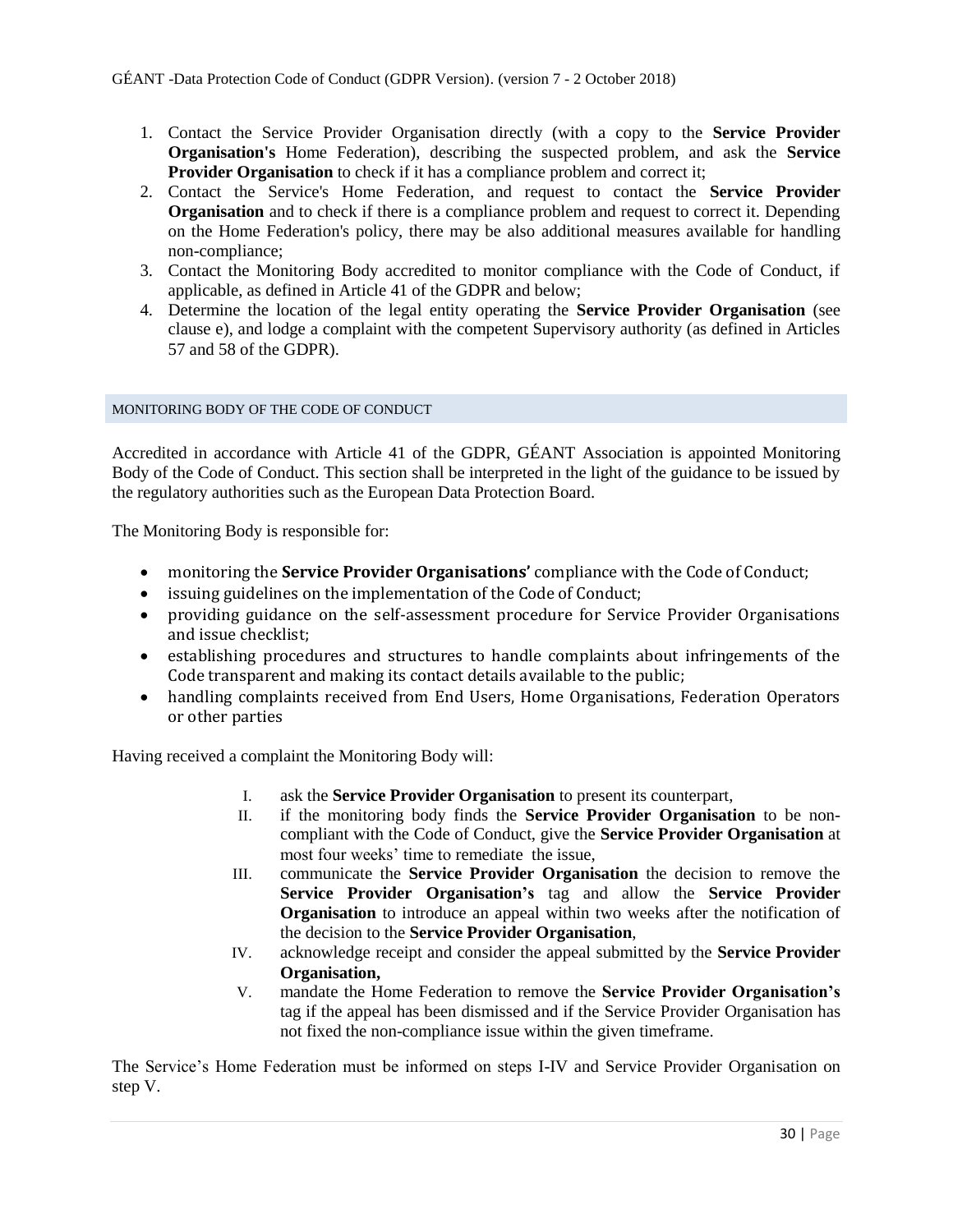The **Service Provider Organisation** whose tag has been removed can reclaim the tag only after demonstrating to the monitoring body that it has returned to compliance. The Service Provider Organisation can appeal the decision of the Monitoring Body with the competent Supervisory Authority pursuant to Article 41.4 of the GDPR.

The working language of the Monitoring Body shall be English.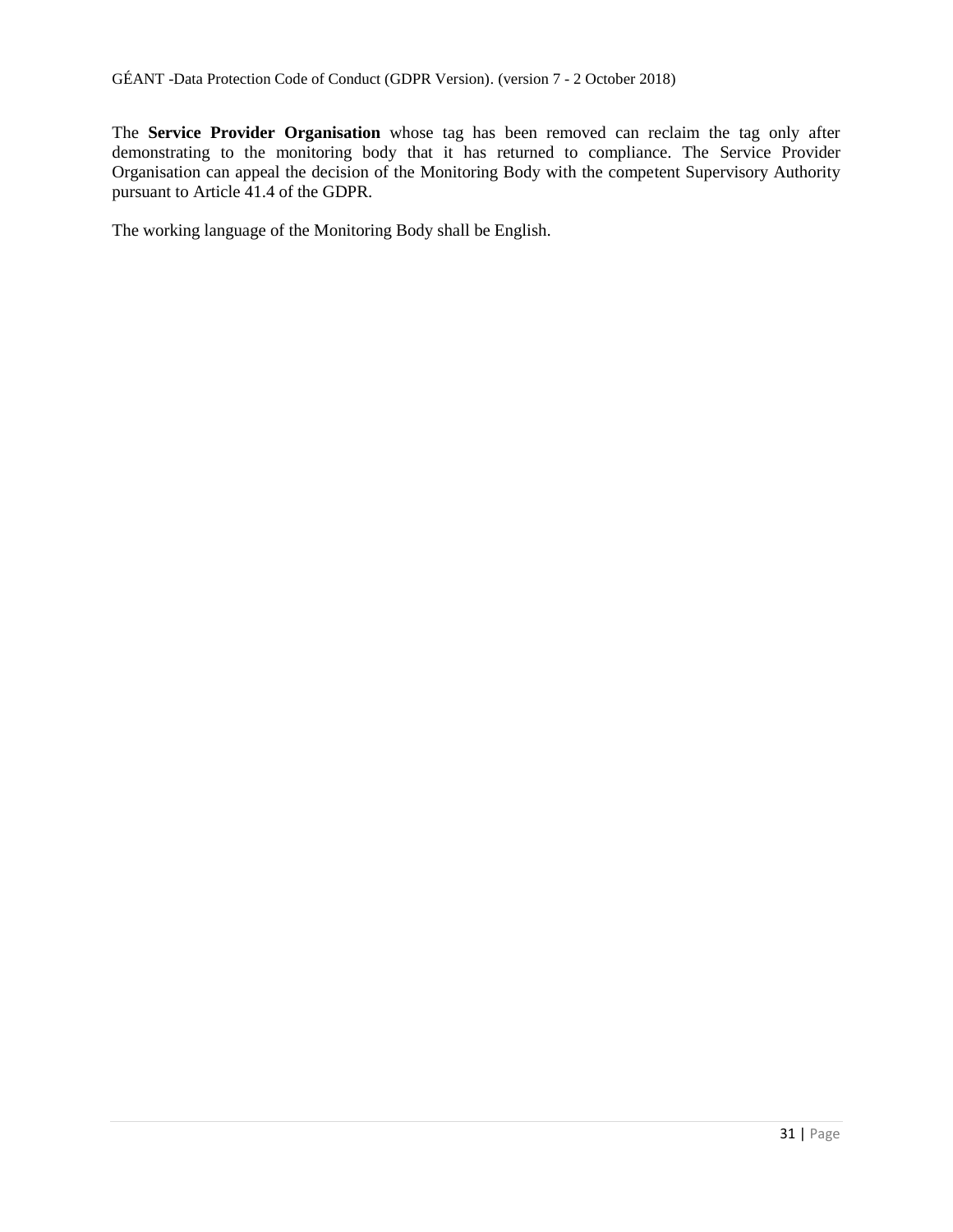# <span id="page-31-0"></span>**APPENDIX 4: GLOSSARY OF TERMS**

**Agent:** the organisation operating the Identity Provider on behalf of the Home Organisation, if applicable.

**Attribute(s):** the End User's Personal Data as managed by the Home Organisation (or its Agent) and requested by the Service Provider Organisation, such as (but not limited to) name, e-mail and role in the Home Organisation.

**Attribute Provider:** an organisation other than the Home Organisation that manages extra Attributes for End Users of a Home Organisation and releases them to the Service Provider Organisations.

**Data Controller:** the natural or legal person, public authority, agency or any other body which alone or jointly with others determines the purposes and means of the processing of personal data; where the purposes and means of processing are determined by national or Community laws or regulations, the controller or the specific criteria for their nomination may be designated by national or Community law

**Data Processor:** a natural or legal person, public authority, agency or any other body which processes personal data on behalf of the controller.

**EEA:** European Economic Area.

**End User:** any natural person affiliated with a Home Organisation, e.g. as a researcher or student, making use of the Service of a Service Provider Organisation.

**End User's consent:** any freely given, specific, informed and unambiguous indication of the End Users wishes by which they, by a statement or by a clear affirmative action, signify agreement to the processing of personal data relating to them.

**Federation:** an association of Home Organisations and Service Provider Organisations typically organised at national level, which collaborate for allowing cross-organisational access to Services.

**Federation Operator:** an organisation that manages a trusted list of Identity Providers and Services registered to a Federation.

**GDPR:** Regulation (EU) 2016/679 on the protection of natural persons with regard to the processing of personal data and on the free movement of such data, and repealing Directive 95/46/EC (General Data Protection Regulation).

**Home Organisation :** the organisation with which an End User is affiliated, operating the Identity Provider by itself or through an Agent. It is responsible for managing End Users' identity data and authenticating them.

**Identity Provider (IdP):** the system component that issues Attribute assertions on behalf of End Users who use them to access the Services of Service Provider Organisations.

**Personal Data:** any information relating to an identified or identifiable natural person.

**Processing of personal data:** any operation or set of operations which is performed upon personal data, whether or not by automatic means, such as collection, recording, organisation, storage, adaptation or